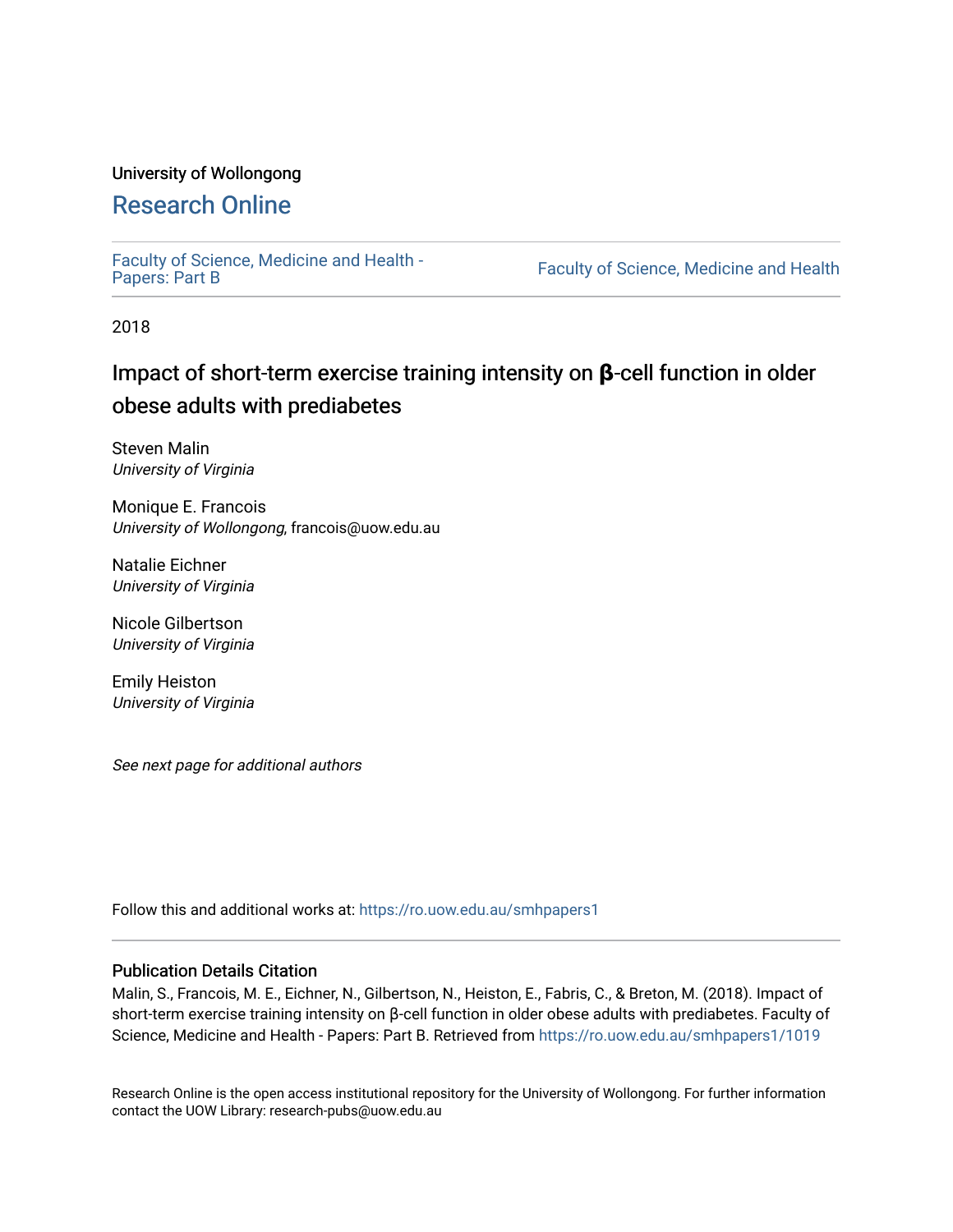## Impact of short-term exercise training intensity on **β**-cell function in older obese adults with prediabetes

## **Abstract**

The effect of work-matched exercise intensity on β-cell function is unknown in people with prediabetes before clinical weight loss. We determined if short-term moderate continuous (CONT) vs. high-intensity interval (INT) exercise increased β-cell function. Thirty-one subjects (age: 61.4 ± 2.5 yr; body mass index: 32.1 ± 1.0 kg/m $^2$ ) with prediabetes [American Diabetes Association criteria, 75-g oral glucose tolerance test (OGTT)] were randomized to work-matched CONT (70% HR<sub>peak</sub>) or INT (3 min 90% HR<sub>peak</sub> and 3 min 50% HRpeak) exercise for 60 min/day over 2 wk. A 75-g 2-h OGTT was conducted after an overnight fast, and plasma glucose, insulin, C-peptide, and free fatty acids were determined for calculations of skeletal muscle [oral minimal model (OMM)], hepatic (homeostatic model of insulin resistance), and adipose (Adipose-IR) insulin sensitivity. β-Cell function was defined from glucose-stimulated insulin secretion (GSIS, deconvolution modeling) and the disposition index (DI). Glucagon-like polypeptide-1 [GLP-1(active)] and glucose-dependent insulinotropic polypeptide (GIP) were also measured during the OGTT, along with peak oxygen consumption and body composition. CONT and INT increased skeletal muscle- but not hepatic- or adipose-derived DI ( $P < 0.05$ ). Although both treatments tended to reduce fasting GLP-1(active) ( $P = 0.08$ ), early phase GLP-1(active) increased post-CONT and INT training ( $P < 0.001$ ). Interestingly, CONT exercise increased fasting GIP compared with decreases in INT ( $P = 0.02$ ). Early and total-phase skeletal muscle DI correlated with decreased total glucose area under the curve ( $r = -0.52$ ,  $P =$ 0.002 and <sup>r</sup> = −0.50, P = 0.003, respectively). Independent of intensity, short-term training increased pancreatic function adjusted to skeletal muscle in relation to improved glucose tolerance in adults with prediabetes. Exercise also uniquely affected GIP and GLP-1(active). Further work is needed to elucidate the dose-dependent mechanism(s) by which exercise impacts glycemia.

NEW & NOTEWORTHY Exercise is cornerstone for reducing blood glucose, but whether high-intensity interval training is better than moderate continuous exercise is unclear in people with prediabetes before weight loss. We show that 2 wk of exercise training, independent of intensity, increased pancreatic function in relation to elevated glucagon-like polypeptide-1 secretion. Furthermore, β-cell function, but not insulin sensitivity, was also correlated with improved glucose tolerance. These data suggest that β-cell function is a strong predictor of glycemia regardless of exercise intensity.

## Keywords

training, exercise, short-term, impact, prediabetes, adults, obese, older, function, β-cell, intensity

## Publication Details

Malin, S. K., Francois, M. E., Eichner, N. Z. M., Gilbertson, N. M., Heiston, E. M., Fabris, C. & Breton, M. (2018). Impact of short-term exercise training intensity on β-cell function in older obese adults with prediabetes. Journal of Applied Physiology, 125 (6), 1979-1986.

## Authors

Steven Malin, Monique E. Francois, Natalie Eichner, Nicole Gilbertson, Emily Heiston, Chiara Fabris, and Marc Breton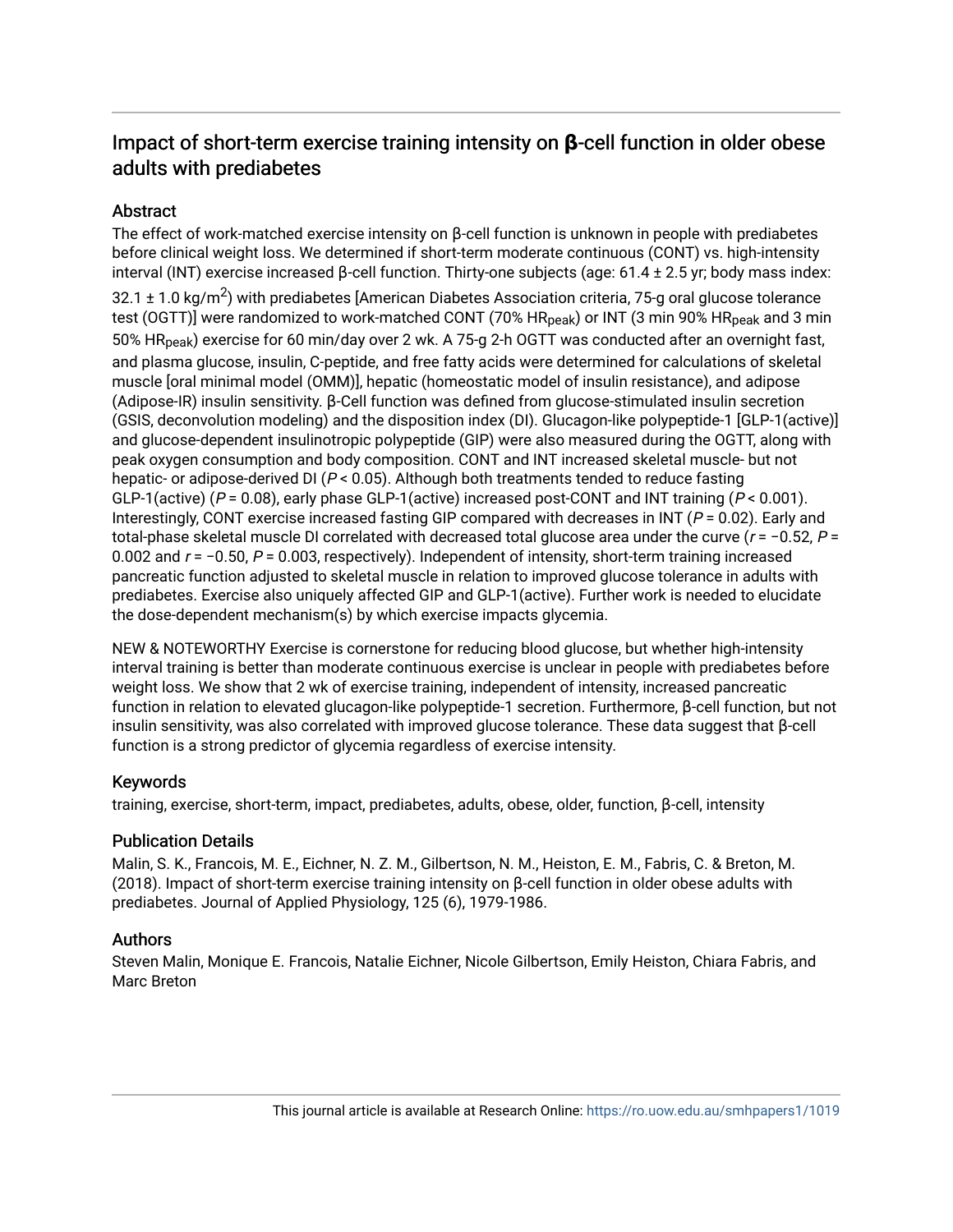| $\mathbf{1}$                                                               | Title: Impact of Short-Term Exercise Training Intensity on $\beta$ -cell Function in Older Obese                                                                                                                                                                                                                             |
|----------------------------------------------------------------------------|------------------------------------------------------------------------------------------------------------------------------------------------------------------------------------------------------------------------------------------------------------------------------------------------------------------------------|
| 2                                                                          | <b>Adults with Prediabetes</b>                                                                                                                                                                                                                                                                                               |
| 3                                                                          |                                                                                                                                                                                                                                                                                                                              |
| $\overline{4}$                                                             | Authors: Steven K. Malin <sup>1,2,3</sup> , Monique E. Francois <sup>1</sup> , Natalie Z.M. Eichner <sup>1</sup> , Nicole M.                                                                                                                                                                                                 |
| 5                                                                          | Gilbertson <sup>1</sup> , Emily M. Heiston <sup>1</sup> , Chiara Fabris <sup>4</sup> , Marc Breton <sup>4</sup>                                                                                                                                                                                                              |
| 6                                                                          | <sup>1</sup> Department of Kinesiology; University of Virginia, Charlottesville, VA                                                                                                                                                                                                                                          |
| 7<br>$\, 8$<br>9                                                           | <sup>2</sup> Division of Endocrinology & Metabolism; University of Virginia, Charlottesville, VA<br><sup>3</sup> Robert M. Berne Cardiovascular Research Center, University of Virginia, Charlottesville, VA<br><sup>4</sup> Center for Diabetes Technology, School of Medicine, University of Virginia, Charlottesville, VA |
| 10                                                                         | <b>Running Title:</b> Exercise dose and pancreatic function                                                                                                                                                                                                                                                                  |
| 11<br>12<br>13<br>14<br>15<br>16<br>17                                     | Funding: Curry School of Education Foundation and LaunchPad Diabetes (SKM); SKM is<br>supported by National Institutes of Health RO1-HL130296.                                                                                                                                                                               |
| 18<br>19<br>20<br>21<br>22<br>23<br>24<br>25<br>26<br>27<br>28<br>29<br>30 | Correspondence:<br>Steven K. Malin, PhD<br>Department of Kinesiology<br>210 Emmet St.<br>Room 225A Memorial Gymnasium<br>University of Virginia<br>Charlottesville, VA<br>Phone: (434) 243 - 6624<br>Fax: (434) 924-1389<br>Email: skm6n@virginia.edu                                                                        |
| 31<br>32                                                                   | <b>Abstract Word Count: 249</b>                                                                                                                                                                                                                                                                                              |
| 33<br>34                                                                   | <b>Manuscript Word Count: 3588</b>                                                                                                                                                                                                                                                                                           |
| 35<br>36                                                                   | <b>Figures: 3</b>                                                                                                                                                                                                                                                                                                            |
| 37<br>38<br>39                                                             | <b>Tables: 2</b>                                                                                                                                                                                                                                                                                                             |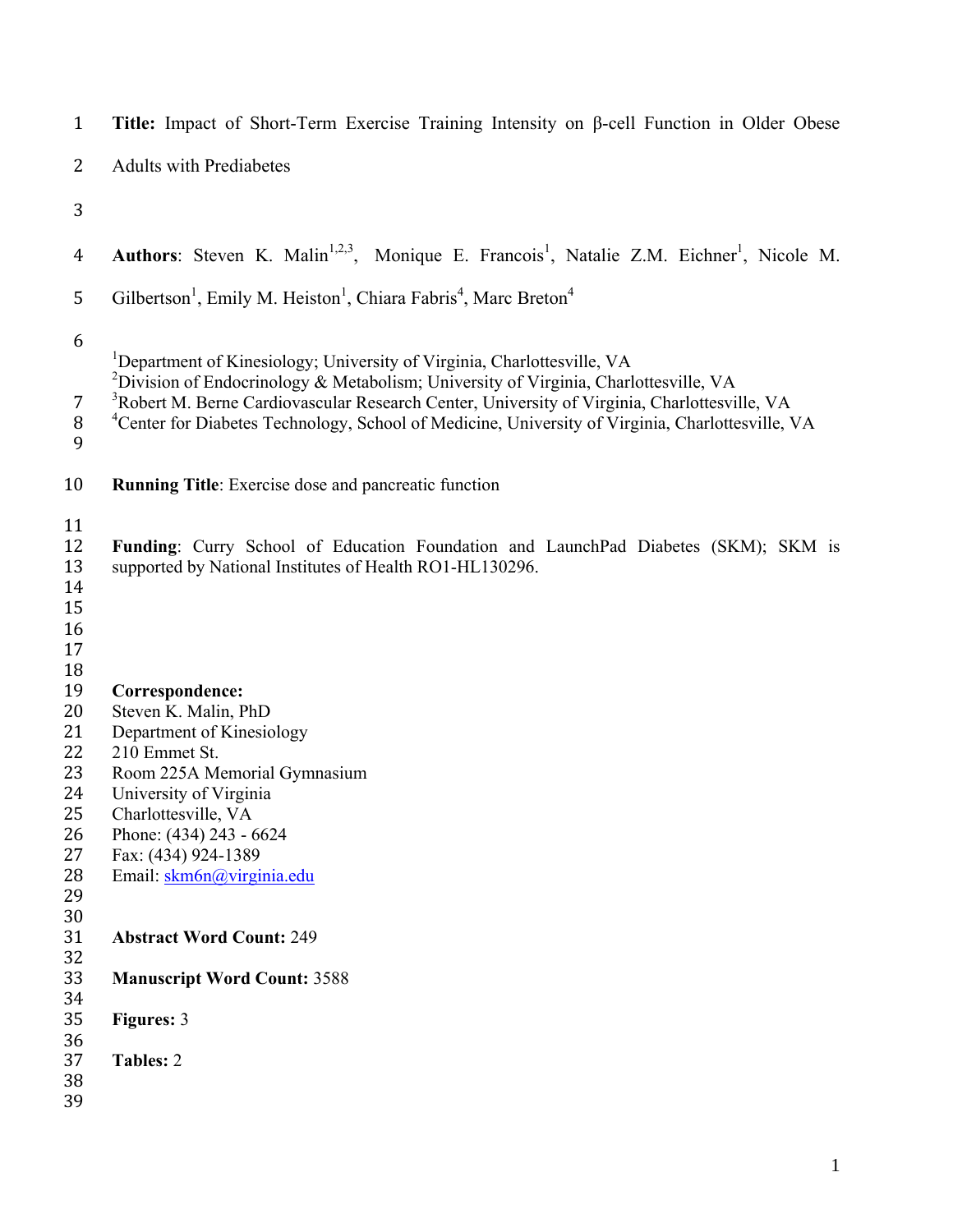#### **ABSTRACT**

 The effect of work-matched exercise intensity on β-cell function is unknown in people with prediabetes prior to clinical weight loss. We determined if short-term moderate continuous (CONT) versus high intensity interval (INT) exercise increased β-cell function. Thirty-one subjects (Age: 44 61.4 $\pm$ 2.5 yr; BMI: 32.1 $\pm$ 1.0 kg/m<sup>2</sup>) with prediabetes (ADA criteria, 75g OGTT) were randomized to work-matched CONT (70% HRpeak) or INT (3 min 90% HRpeak and 3 min 50% HRpeak) exercise for 60min/d over 2-weeks. A 75g 2 hr OGTT was conducted after an overnight fast, and plasma glucose, insulin, C-peptide and FFA were determined for calculations of skeletal muscle (Oral Minimal Model; OMM), hepatic (HOMA-IR), and adipose (Adipose-IR) insulin sensitivity. β-cell function was defined from glucose-stimulated insulin secretion (GSIS, deconvolution modeling) and the disposition index (DI). GLP-1(active) and GIP were also measured during the OGTT, along with VO2peak and body composition. CONT and INT increased skeletal muscle, but not hepatic or adipose, derived DI (*P*<0.05). Although both treatments tended to reduce fasting GLP-1(active) (*P*=0.08), early phase GLP-1(active) increased post-CONT and INT training (*P*<0.001). Interestingly, CONT exercise increased fasting GIP compared with decreases in INT (*P*=0.02). Early and total phase skeletal muscle DI correlated with decreased total glucose area under the curve (r=- 0.52, *P*=0.002 and r=-0.50, *P*=0.003, respectively). Independent of intensity, short-term training increased pancreatic function adjusted to skeletal muscle in relation to improved glucose tolerance in adults with prediabetes. Exercise also uniquely affected GIP and GLP-1(active). Further work is needed to elucidate the dose-dependent mechanism(s) by which exercise impacts glycemia.

 **KEY WORDS**: pancreatic function, insulin sensitivity, glucose tolerance, type 2 diabetes, high intensity interval training 

- 
-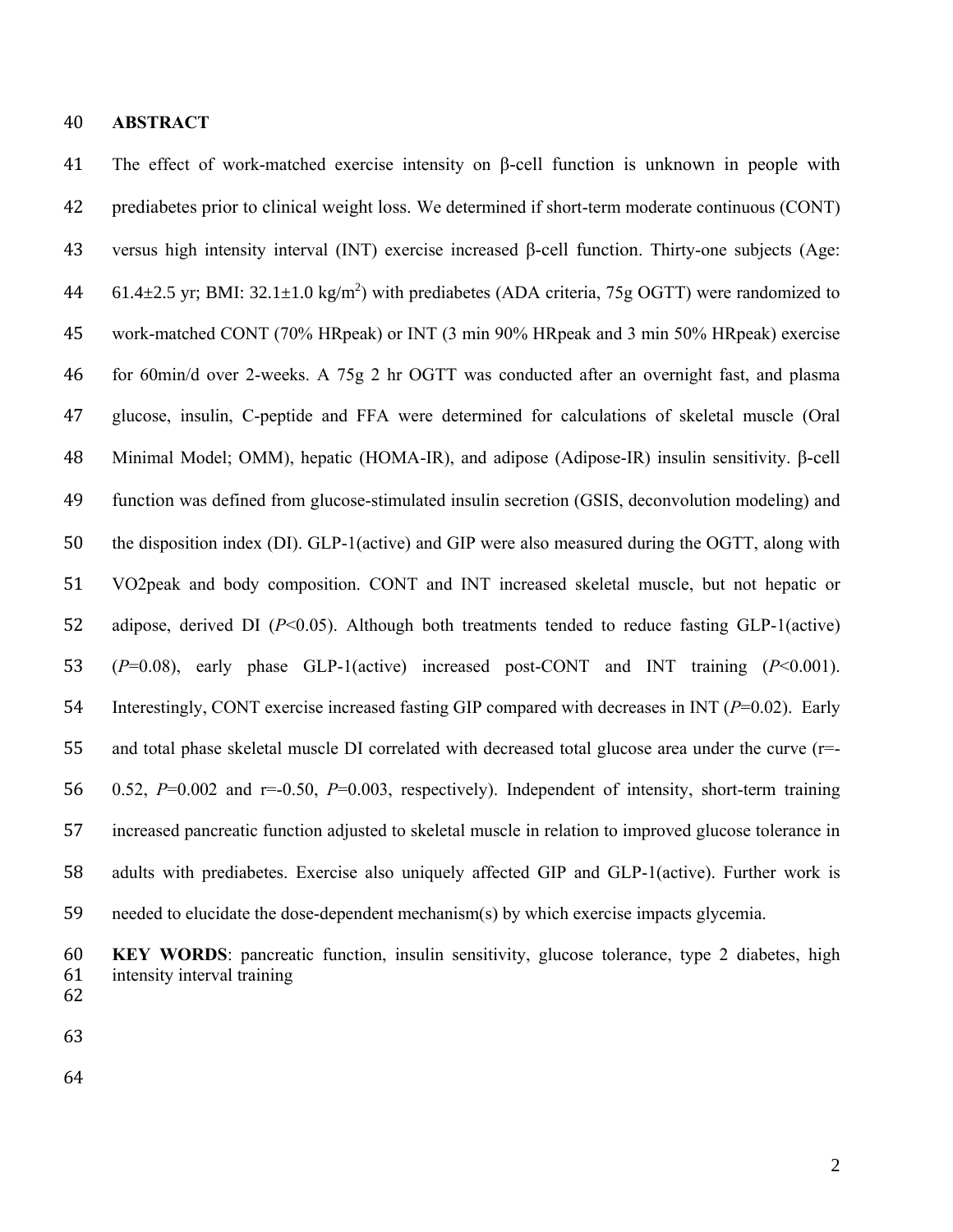### **NEW & NOTEWORTHY**

 Exercise is cornerstone for reducing blood glucose, but whether high intensity interval training is better than moderate continuous exercise is unclear in people with prediabetes prior to weight loss. We show that 2-weeks of exercise training, independent of intensity, increased pancreatic function in relation to elevated GLP-1 secretion. Further, β-cell function, but not insulin sensitivity, was also correlated with improved glucose tolerance. These data suggest that β-cell function is a strong predictor of glycemia regardless of exercise intensity.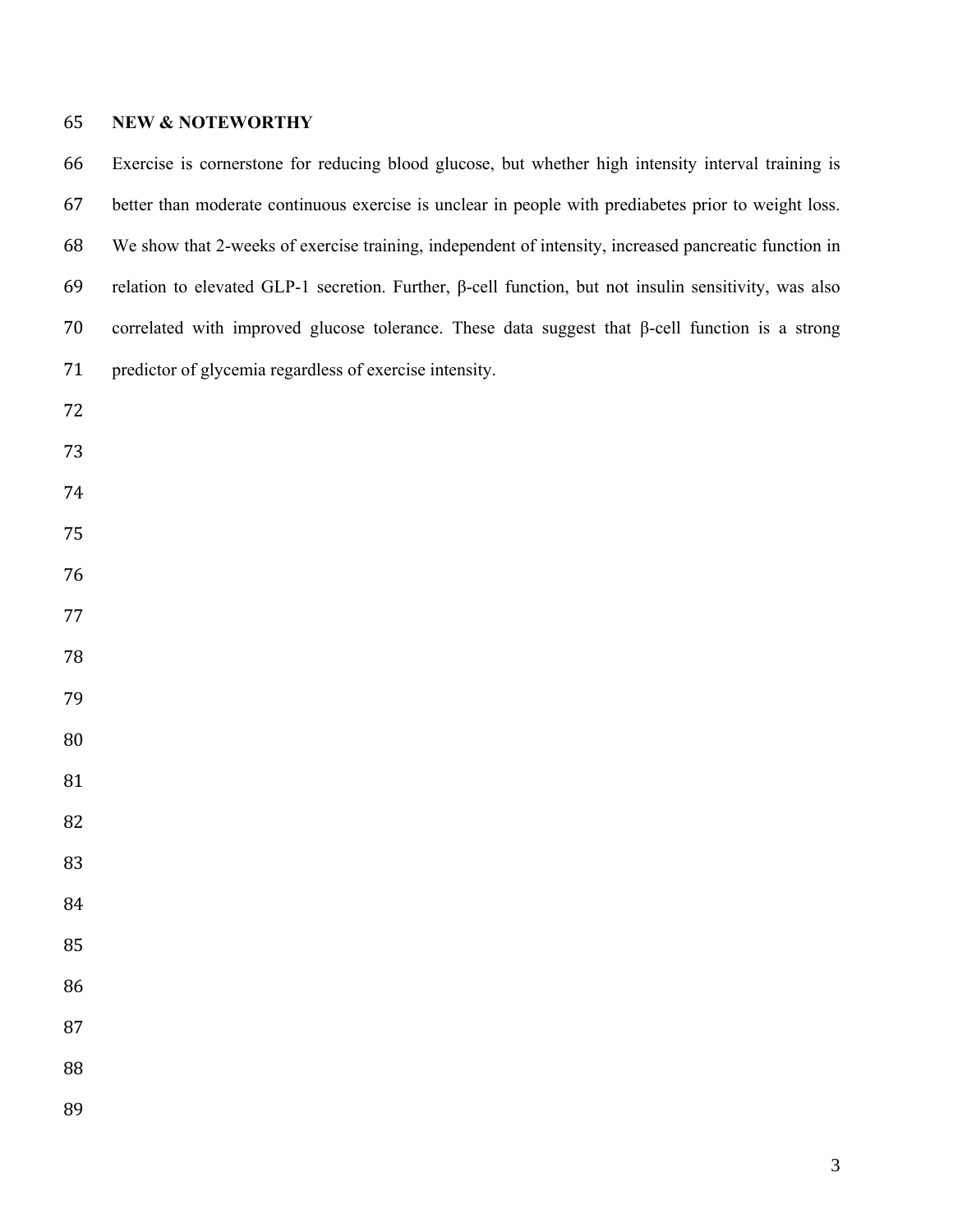#### **INTRODUCTION**

 Maintaining the capacity of β-cells to secrete adequate amounts of insulin in response to low multi- organ insulin sensitivity is paramount to preventing the progression from prediabetes to type 2 diabetes (6). Habitual exercise is established to reduce oral glucose-stimulated insulin secretion (GSIS) and preserve pancreatic function (3, 7, 16, 20, 34). However, GSIS is influenced by the prevailing level of multi-organ insulin sensitivity. This is clinically important because the product of GSIS and insulin sensitivity (i.e. disposition index) is considered a better predictor of future diabetes development than insulin sensitivity alone (1, 27, 38). Thus, work is required to determine how to optimize β-cell function.

 It is critical to determine the optimal dose at which exercise affects pancreatic function in people with prediabetes since they have lost upwards of 80% of their β-cell function (2, 13, 27, 29). While exercise confers insulin sensitizing and cardiometabolic benefit (e.g. lower total cholesterol and/or blood pressure), few studies have specifically been designed to determine the dose of exercise 104 required to optimize  $\beta$ -cell function (5, 21, 29). Prior work by some (3, 20), but not all (28), suggests that exercise volume is more important than intensity for pancreatic function in subjects at risk for type 2 diabetes, despite some individuals having a blunted insulin secretion adaptation (7, 32, 35). Nonetheless, high intensity interval exercise training (INT) improves β-cell function when adjusted to changes in skeletal muscle insulin resistance in adults with obesity (11) and type 2 diabetes (18, 26), and it may yield greater benefit than continuous (CONT) exercise (18). However, training studies to date examining the effect of INT versus CONT exercise on insulin secretion have been confounded by significant weight/fat loss (18, 33), thereby making it difficult to determine the impact of exercise intensity per se on pancreatic function. A recent study by Heiskansen et al. compared a 2-week sprint interval versus moderate continuous training program in adults with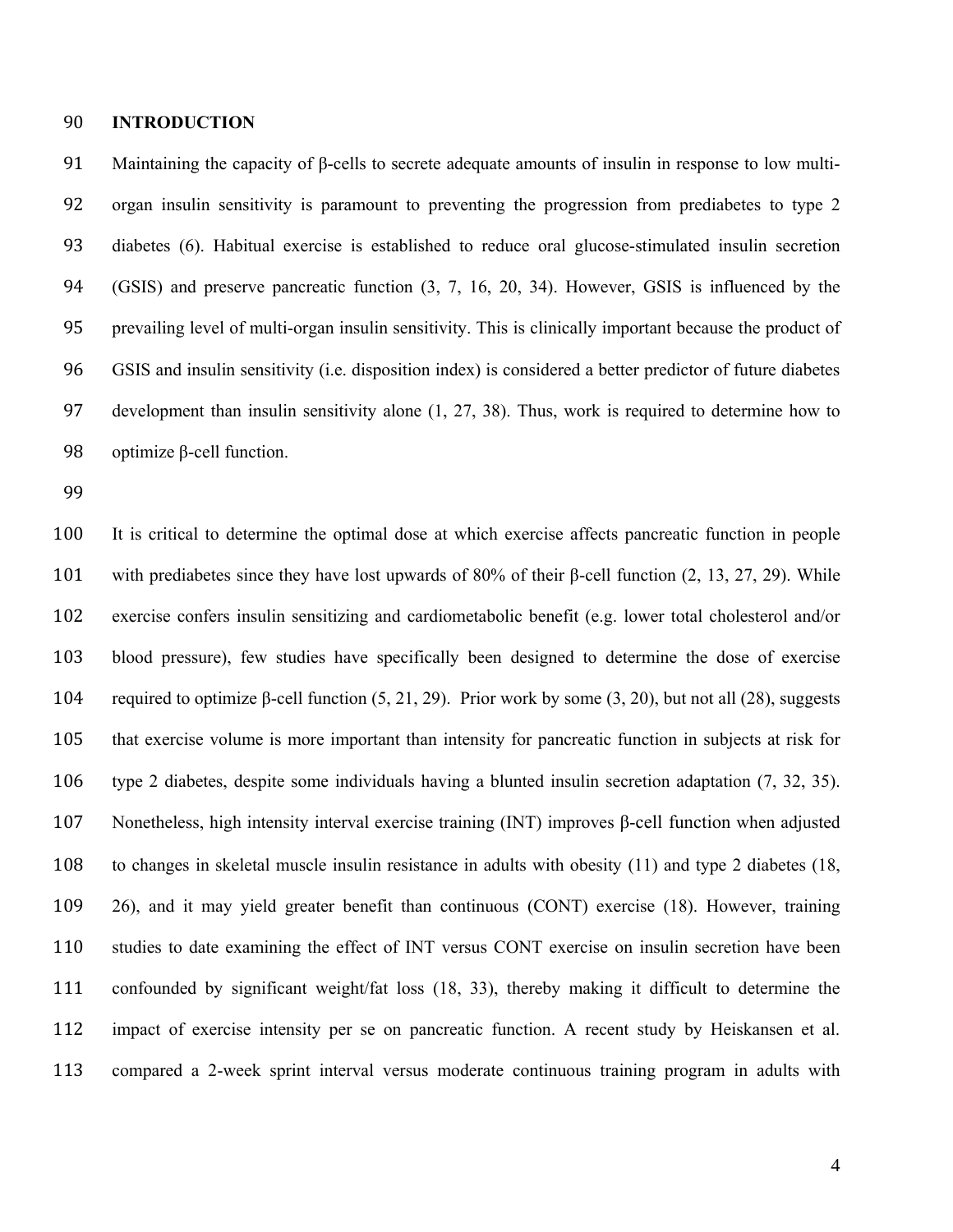prediabetes/type 2 diabetes and reported no difference between exercise intensities on enhancing pancreatic function (15). A limitation of this prior work though was that the workloads were not work-matched, only early phase insulin secretion was tested and no assessment of incretin hormones (i.e. glucose-dependent insulinotropic polypeptide (GIP) and glucagon-like polypeptide-1 (GLP-1)) were made. Thus, there is a major knowledge gap in determining whether INT exercise enhances both early and total phase pancreatic function to a greater extent than CONT exercise when matched on energy expenditure. This is germane in individuals with prediabetes because they have disturbances in both phases of insulin secretion (17). Based on a recent study we conducted demonstrating that 2-weeks of work-matched CONT and INT exercise improved glucose tolerance comparably, but did not relate to insulin sensitivity, in people with prediabetes (12), we tested the hypothesis that INT and CONT would induce similar benefit to early and total phase β-cell function in relation to glucose tolerance. We also hypothesized that this increase in β-cell function would 126 relate to the incretins GIP and GLP-1 following training.

#### **METHODS**

*Subjects:* These older, obese subjects (Age:  $61.4\pm 2.5$  yr; BMI:  $32.1\pm 1.0$  kg/m<sup>2</sup>) were the same individuals that were previously reported in our prior randomized-controlled study on glucose tolerance and metabolic flexibility (12). Subjects were recruited via flyers and/or newspaper advertisements from the local community. All subjects underwent a 75g oral glucose tolerance test (OGTT) to determine prediabetes status according to the American Diabetes Association (ADA), which was defined as either a fasting plasma glucose between 100-125 mg/dl and/or 2 hr glucose between 140-199 mg/dl (12). Subjects were non-smoking and sedentary (exercise < 60 min/wk) and underwent medical history and physical examination that included a resting and exercise stress test with 12-lead electrocardiogram. Blood and urine chemistry analyses were also conducted to exclude people with known disease (e.g. type 2 diabetes, liver disease, cardiac dysfunction, etc.). Subjects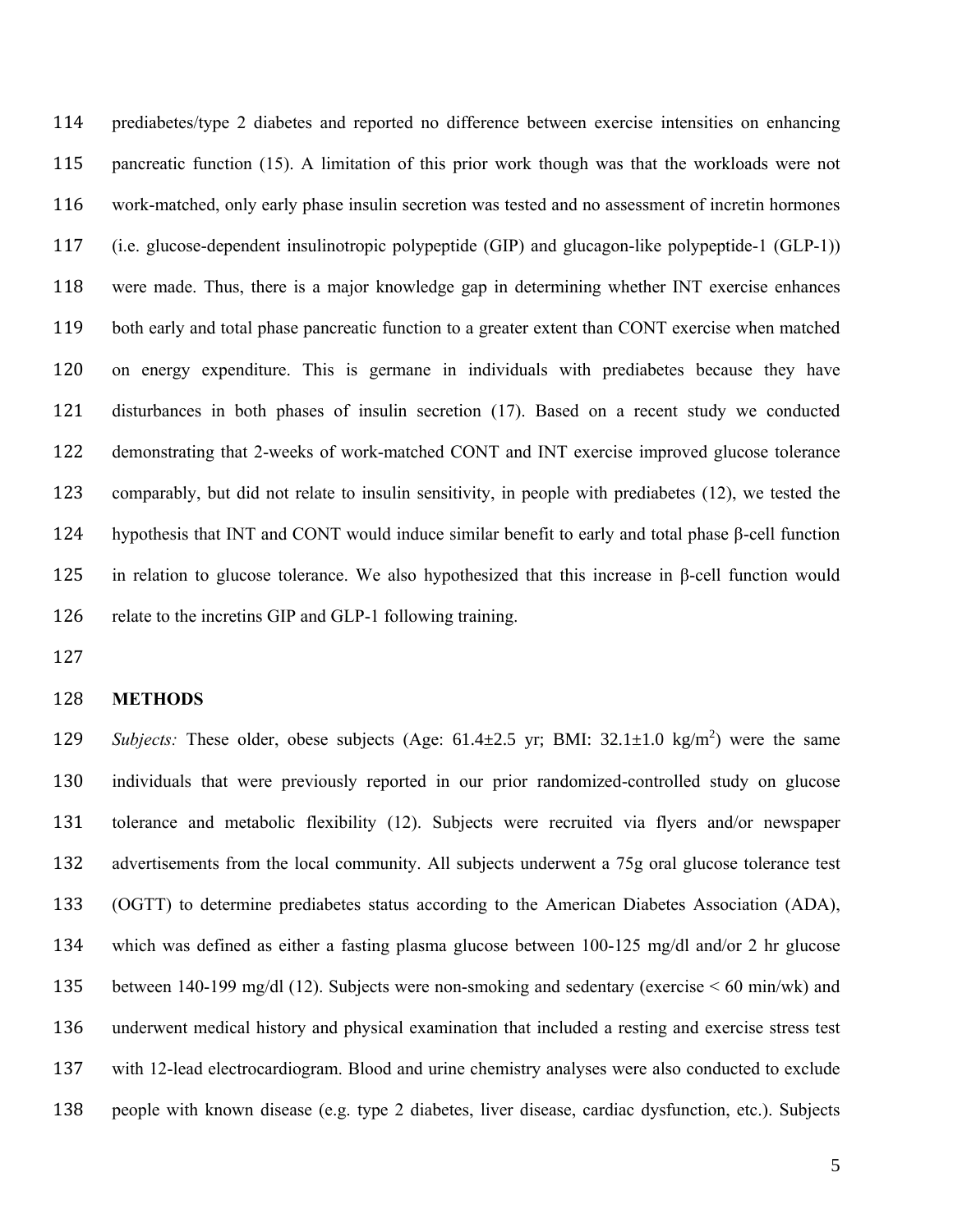were excluded if taking medications considered to impact glycemia (e.g. biguanides, GLP-1 agonists, etc.). All subjects provided written signed and verbal informed consent as approved by the University of Virginia Institutional Review Board.

 *Body Composition and Aerobic Fitness:* Weight was assessed on a digital scale and height was recorded with a stadiometer to determine body mass index (BMI). Body fat, skeletal muscle mass (i.e. fat-free mass minus total body water) and visceral fat were measured by bioelectrical impedance (InBody 770 Analyzer, Cerritos, CA) (8). Subjects completed a continuous incremental peak oxygen consumption (VO2peak) test using cycle ergometer with indirect calorimetry (Carefusion, Vmax Encore, Yorba Linda, CA) and heart rate (HR) peak was used to prescribe submaximal exercise.

 *Metabolic Control:* Subjects were instructed to consume a diet containing about 250 g of carbohydrates during the 24 hr period prior to the pre-intervention testing. This dietary pattern was recorded and replicated on the day before post- testing. Three-day food logs, including two weekdays and one weekend day, were used to assess *ad libitum* food intake before and after training (ESHA Research, Version 11.1, Salem, OR). Subjects were also instructed to refrain from alcohol, caffeine, medication and strenuous physical activity for 24 hr prior to each study visit. Post-intervention assessments were obtained approximately 24 hr after the last training session.

 *Exercise Training*: Subjects were randomly assigned to 12, 60 minute/d work-matched bouts of CONT or INT cycle ergometry exercise over 13 days. A rest day was provided on day 7. CONT exercise was performed at a constant intensity of 70% HRpeak, whereas INT exercise involved alternating 3 minute intervals at 90% HRpeak followed by 50% HRpeak. Subsequently, both interventions were designed to exercise at approximately 70% HRpeak. HR (Polar Electro, Inc. Woodbury, NY) and rating of perceived exertion (RPE) were monitored throughout training to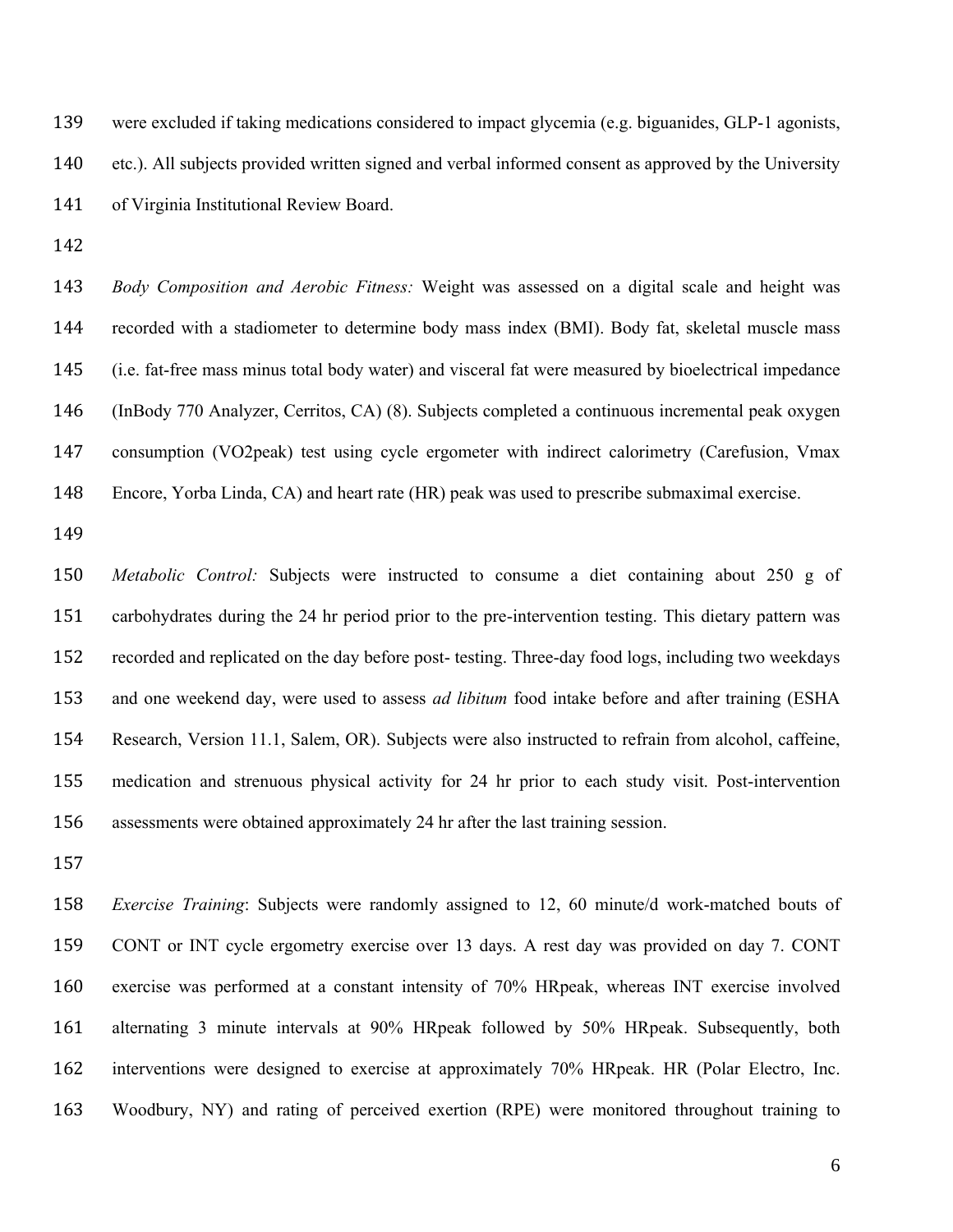ensure intensity. Exercise energy expenditure was calculated using HR-VO2 regression analysis with correction for O2 consumption during CONT (n=3) and INT (n=4) from a subset of our group as previously performed (29).

 *Pancreatic β-cell Function*: Following an approximate 10 hr fast subjects reported to our Clinical Research Unit. Subjects rested in a semi-supine position while an intravenous line was placed in the antecubital vein for blood collection. Blood samples were obtained for the determination of plasma glucose, insulin, and C-peptide at 0, 30, 60, 90, and 120 minutes. GLP-1(active) and GIP were collected at 0, 30 and 60 minutes to characterize incretin responses. Fasting free fatty acids (FFA) was also obtained. Total area under the curve (AUC) during the OGTT was calculated using the trapezoidal rule as previously performed for GSIS adjustments to multi-organ insulin sensitivity by our group and others (4, 9, 29, 30). Skeletal muscle insulin sensitivity was calculated using the oral minimal model (OMM) and hepatic and adipose insulin resistance were estimated by multiplying fasting glucose and FFA by fasting insulin, respectively (30)*.* Pre-hepatic insulin secretion rate (ISR) was reconstructed by deconvolution from plasma C-peptide (39). Glucose-stimulated insulin secretion (GSIS) was calculated as ISR AUC divided by glucose AUC during the OGTT. The early (0-30 min) and total phase (0-120 minute) disposition index was used to calculate β-cell function relative to skeletal muscle as AUC of ISR-/glucose divided by 1/OMM*.* β-cell function adjusted for hepatic and adipose insulin resistance was also calculated as AUC of ISR/glucose divided by homeostatic model of insulin resistance (HOMA-IR) or Adipose-IR. Hepatic insulin extraction was calculated as AUC of C-peptide divided by insulin during the OGTT.

 *Biochemical Analysis:* Plasma glucose was analyzed by a glucose oxidase assay (YSI Instruments 2700, Yellow Springs, OH). Remaining samples were centrifuged at 4°C for 10 min at 3000 RPM, 188 and stored at -80°C until later batched-analyzed in duplicate to minimize variance within conditions.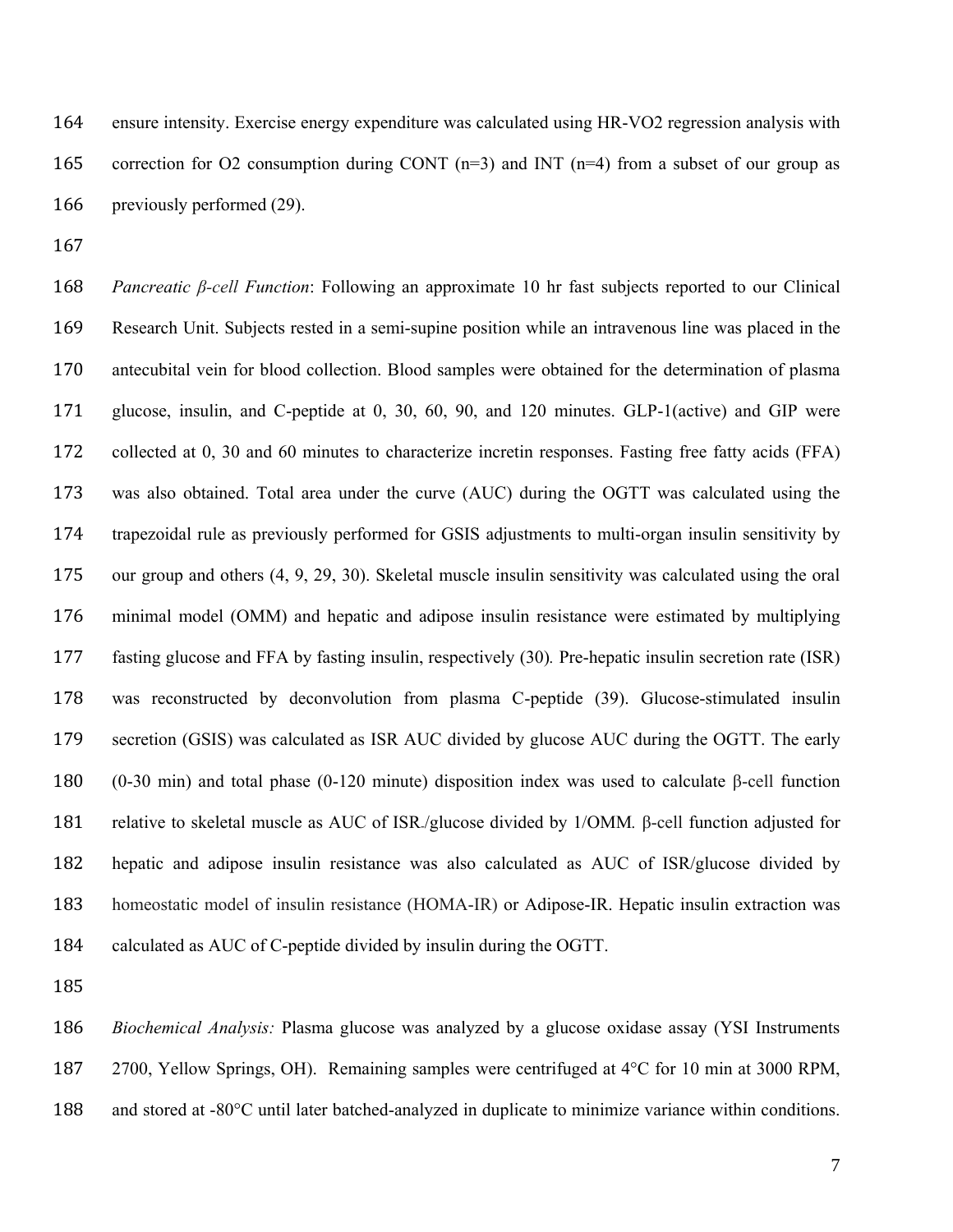Insulin, C-peptide, and FFA vacutainers contained aprotonin, while GLP-1(active) and GIP vacutainers contained aprotonin and dipeptidyl peptidase-4 (DPP-IV). Insulin, C-peptide, GLP- 1(active) (i.e. 7-36 and 7-37 amide) and GIP were measured using an ELISA (Millipore, Billerica, MA). Plasma FFAs were determined by a colorimetric assay (Wako Chemicals, Richmond, VA).

 *Statistical Analysis:* Given the relevance of fitness, body composition, glucose, FFA and insulin to understanding of pancreatic function, these data are reported in text for clarity (12). Data were analyzed using R (The R Foundation, Vienna, Austria 2013). Skewed data were log transformed for statistical analysis to meet normality. Unfortunately, due to technical difficulty some GIP (n=2, 1 Female and 1 Male) and GLP-1 (n=1, Male) data were lost within the CONT treatment. Baseline data were compared with independent, two-tailed *t*-tests. Intervention data were compared using a 2-way (group x test) or 3-way (group x test x time) ANOVA with test as the repeated measures when appropriate. Pre-test total phase GSIS as well as early and total phase adipose disposition index and Adipose-IR were different between groups. Thus, these data were used as co-variates when performing ANOVA. Pearson's correlation was used to determine associations. Significance was set 204 at  $P \le 0.05$ , and data are expressed as mean  $\pm$  SEM.

#### **RESULTS**

207 *Subject Characteristics*: Both CONT and INT exercise reduced body weight (-0.3  $\pm$  0.2 vs. -1.0  $\pm$ 208 0.2kg,  $P<0.01$ ) and skeletal muscle mass  $(-0.4 \pm 0.1 \text{ vs. } -0.4 \pm 0.1 \text{ kg}, P<0.01)$  (12). However, there 209 was no difference following CONT or INT training in body fat  $(0.1 \pm 0.1 \text{ vs. } 0.3 \pm 0.2 \text{ kg}, P=0.18;$ 210 (12)) or visceral fat  $(1.1 \pm 0.2 \text{ vs. } 1.1 \pm 1.5 \text{ cm}^2, P=0.26)$ . VO2peak increased following both CONT

211 and INT ( $0.4 \pm 0.2$  vs.  $0.5 \pm 0.2$  ml/kg/min; *P*<0.05). Although submaximal HR was approximately

212 73  $\pm$  1% and 79  $\pm$  1% for CONT and INT, respectively (*P*<0.01), subjects had similar RPE (12.8  $\pm$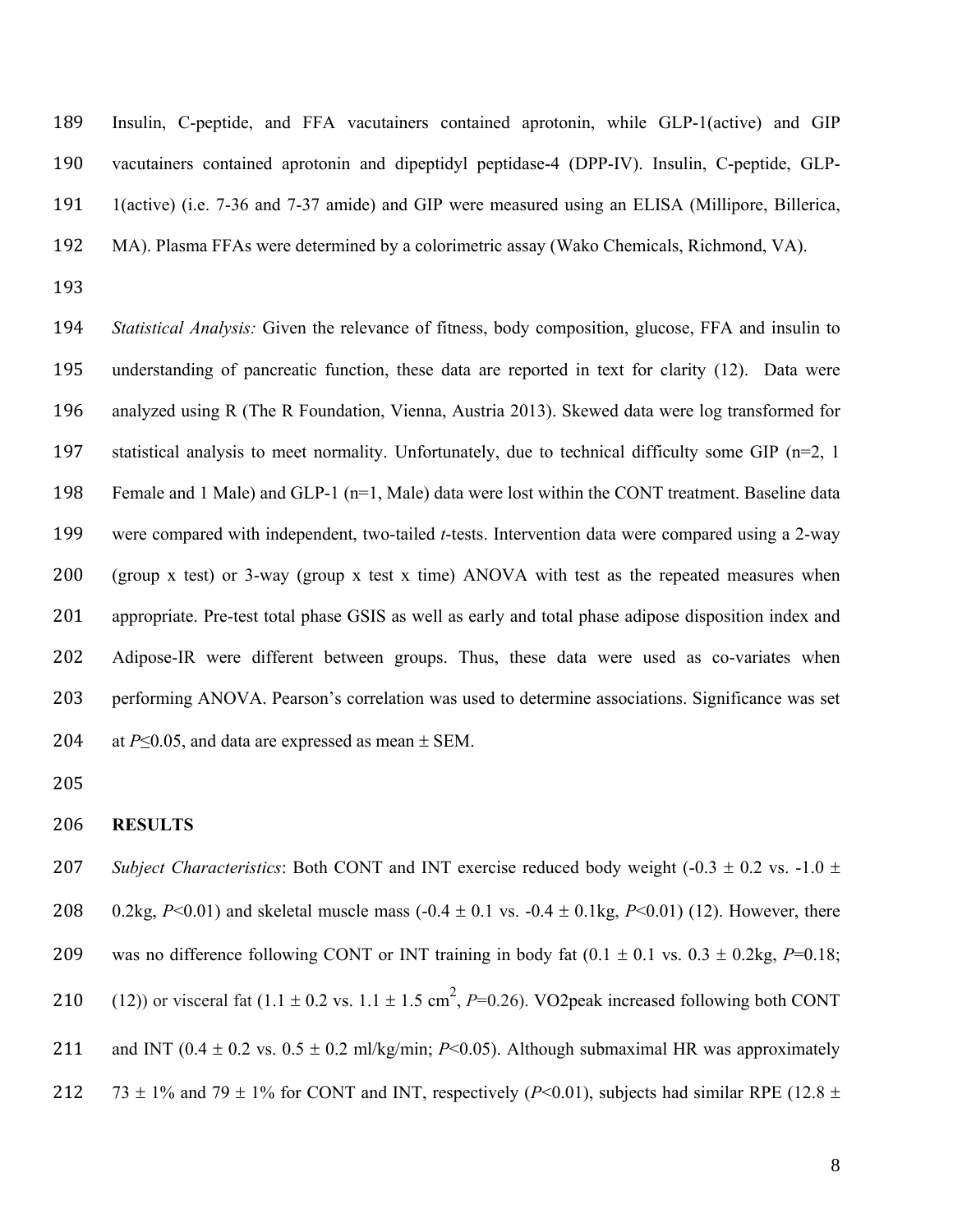213 0.3 vs.  $12.2 \pm 0.5$  a.u.; *P*=0.23) (12) and exercise energy expenditure (388.3±14.8 vs. 384.5±18.8 kcal/session, *P*=0.87). There were no dietary intake differences post-training (data not shown) (12). 

*Glucose, FFA, and Insulin Metabolism:* CONT and INT training had no effect on fasting  $(1.0 \pm 1.7)$ 217 vs.  $-2.1 \pm 2.1$  mg/dl, *P*=0.70) or early phase glucose tolerance (*Figure 1*). However, training reduced time series glucose levels, as evident by decreased total phase glucose AUC (*P*=0.03; *Figure 1*). 219 Fasting FFA  $(0.03 \pm 0.7 \text{ vs. } 0.05 \pm 0.04 \text{ mEq/ml}, P=0.15)$  and insulin levels  $(-0.4 \pm 1.5 \text{ vs. } 0.1 \pm 1.1 \text{ m}$  $\mu$ U/ml, *P*=0.89) were not statistically different following CONT or INT (12), although training reduced early and total-phase insulin AUC following both exercise treatments (*P*<0.05, *Table 1*).

 *Insulin Sensitivity:* Skeletal muscle insulin sensitivity increased following both CONT and INT (*P*=0.01, *Table 2*). Neither hepatic or adipose insulin resistance were altered after the intervention.

 *Pancreatic* β-*cell Function:* CONT and INT training had no effect on fasting (*P*=0.17) or early phase C-peptide levels, although it did lower total phase AUC (*P*<0.01, *Table 1 and Figure 1*). Early and total phase ISR were also unaltered following CONT and INT treatment. Early phase GSIS was additionally not significantly changed following either exercise intensity, although CONT training increased total phase GSIS compared to a slight decrease after INT exercise (*P*=0.02). Hepatic and adipose disposition index was not altered following CONT or INT training (*Figure 2*). However, both CONT and INT exercise increased early and total phase skeletal muscle disposition index (*P*<0.001, *Figure 1)*. Both treatments increased early phase hepatic insulin extraction (*P*=0.01), although CONT training decreased clearance during the total phase versus INT exercise (*P*=0.05, *Table 1*)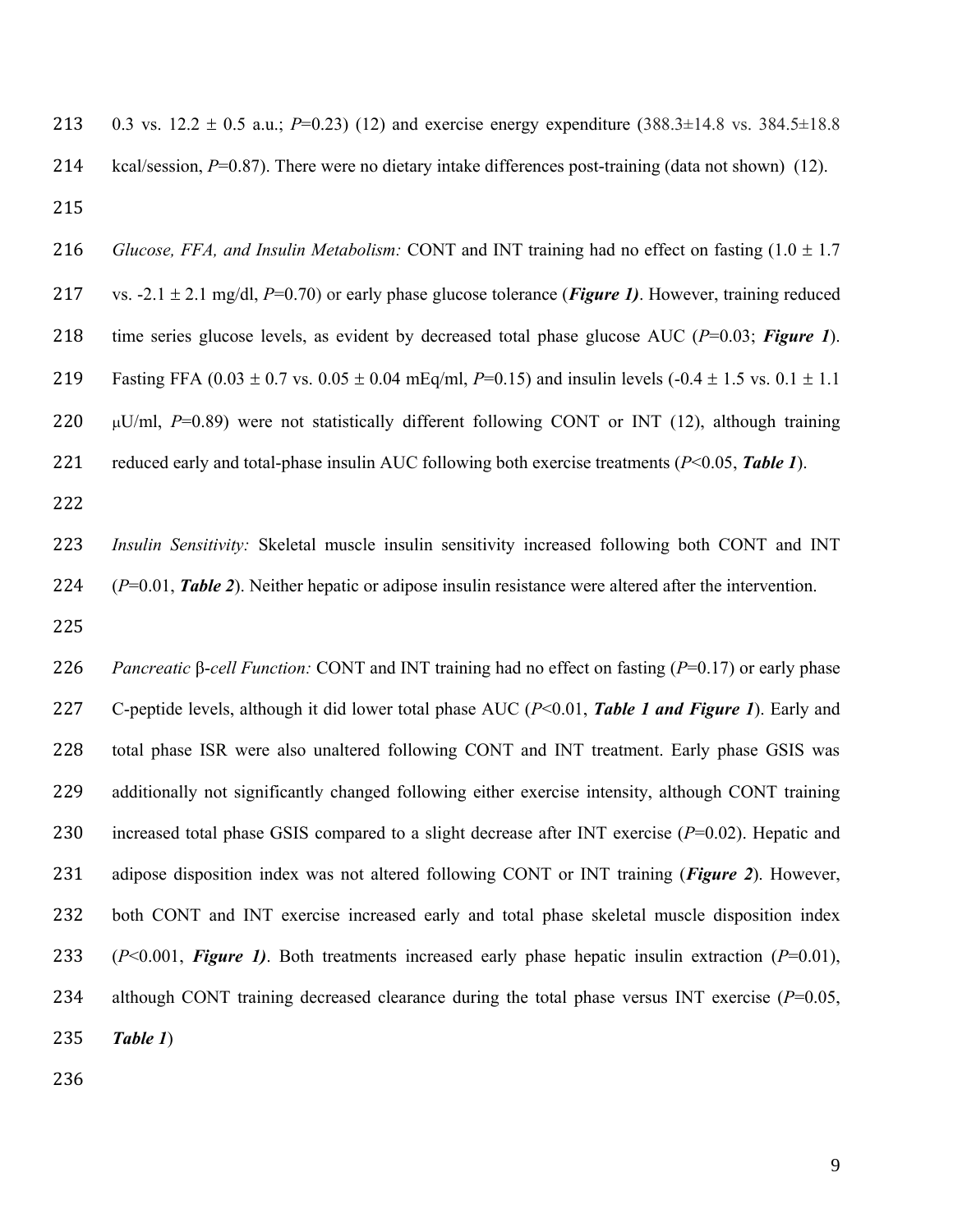*Incretins*: Although both interventions tended to reduce fasting GLP-1(active) (*P*=0.08), training raised early phase GLP-1(active) in response to the OGTT (*P*<0.01, *Table 1*). CONT exercise increased fasting GIP compared with INT (*P*=0.05), and there was no effect of training on post-prandial GIP (*Table 1*).

 *Correlational Analysis*: Baseline fasting and 2-hr glucose tended to correlate with changes in total phase β-cell function (r=0.29, *P*=0.11 and r=0.32, *P*=0.07, respectively). Enhanced early and total phase skeletal muscle disposition index was not related to weight loss (r=0.21, *P*=0.23 and r=0.18, *P*=0.32) or increases in VO2peak (r=-0.20, *P*=0.26 and r=-0.26, *P*=0.14). Reduced glucose AUC at 120 minutes correlated with increased early (r=-0.52, *P*=0.002) and total (r=-0.50, *P*=0.003) phase skeletal muscle disposition index following short-term training (*Figure 3*). There was no relation 248 between glucose AUC at 120 minutes and insulin sensitivity derived from the OMM  $(r=0.28,$ *P*=0.12) or early (r=-0.20, *P*=0.27) and total phase GSIS (r=-0.14, *P*=0.42). Decreased fasting GIP correlated with lower fasting C-peptide (r=0.41, *P*=0.02) and plasma insulin (r=0.50, *P*=0.005).

#### **DISCUSSION**

 This study demonstrates that short-term exercise training increases β-cell function adjusted for skeletal muscle insulin sensitivity in adults with prediabetes, independent of intensity. Further, only CONT exercise raised fasting GIP, whereas both CONT and INT increased early phase GLP-1 during the OGTT. The increase in pancreatic function is clinically important as it was directly related to improved glucose tolerance. Together, these data suggest that exercise promotes unique compensatory mechanisms between skeletal muscle, gut and pancreas to reduce ambient glucose concentrations. Although our data confirm the use of high intensity INT exercise to improve glucose regulation (18, 32), the present data do not support prior work (5, 29, 34) suggesting greater intensities of exercise training enhance β-cell function above that of lower exercise doses in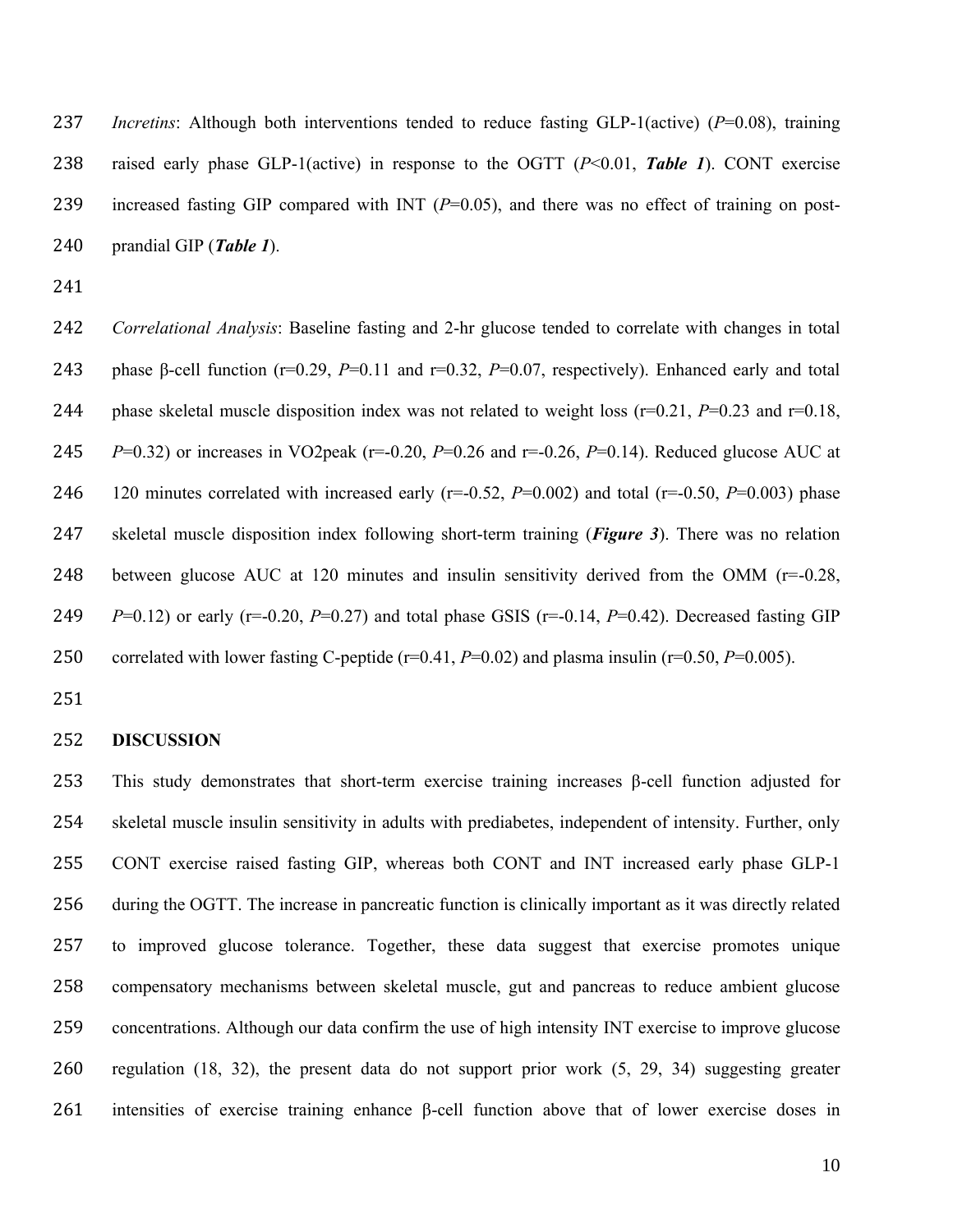overweight people. In fact, our findings not only support moderate intensity exercise as an effective program to increase GSIS and induce pancreatic function (34), but also we confirm recent work in adults with prediabetes and type 2 diabetes that 2 weeks of sprint interval or continuous moderate intensity exercise induced similar beneficial effects on pancreatic function (21). However, this prior work was not work-matched between intensities, nor was insulin secretion measured in the early and total phase adjusted for different indexes of insulin sensitivity to elucidate how multiple organs may impact glucose disposal. Herein we expand on this prior work and show that when high intensity INT exercise is calorically matched to moderate CONT training there is a similar rise in early and total phase pancreatic function when adjusted to skeletal muscle, but not hepatic or adipose, insulin sensitivity. This is physiologically relevant as the inverse of GSIS and tissue-specific insulin sensitivity provides an integrated view for whole-body glucose disposal (4, 9, 16, 30).

 Prior work by our group demonstrated that β-cell function was a stronger predictor of glycemic control benefit following CONT exercise training than insulin sensitivity (35). We confirm these findings in the present study, and expand upon our recent exercise intensity work (12), by showing that the capacity to secrete insulin following CONT or INT exercise training may be more important for glycemic regulation than insulin sensitivity. Importantly, although associations do not equal causation, improved glucose tolerance was correlated with increased early and total phase β-cell function. This is consistent with recent work we published showing that INT exercise adds to the benefit of caloric restriction on glucose tolerance in obese adults through a pancreatic function- skeletal muscle mechanism (11). To that extent, it is recognized that the disposition index is the product of GSIS and insulin sensitivity. If one of these outcomes related to glucose tolerance, it may confound the ability to confirm that β-cell function is independently driving glycemic control. Interestingly, GSIS nor insulin sensitivity correlated with improved glucose tolerance in this report, 286 thereby highlighting that it is the coordinated capacity to secrete insulin relative to the level of insulin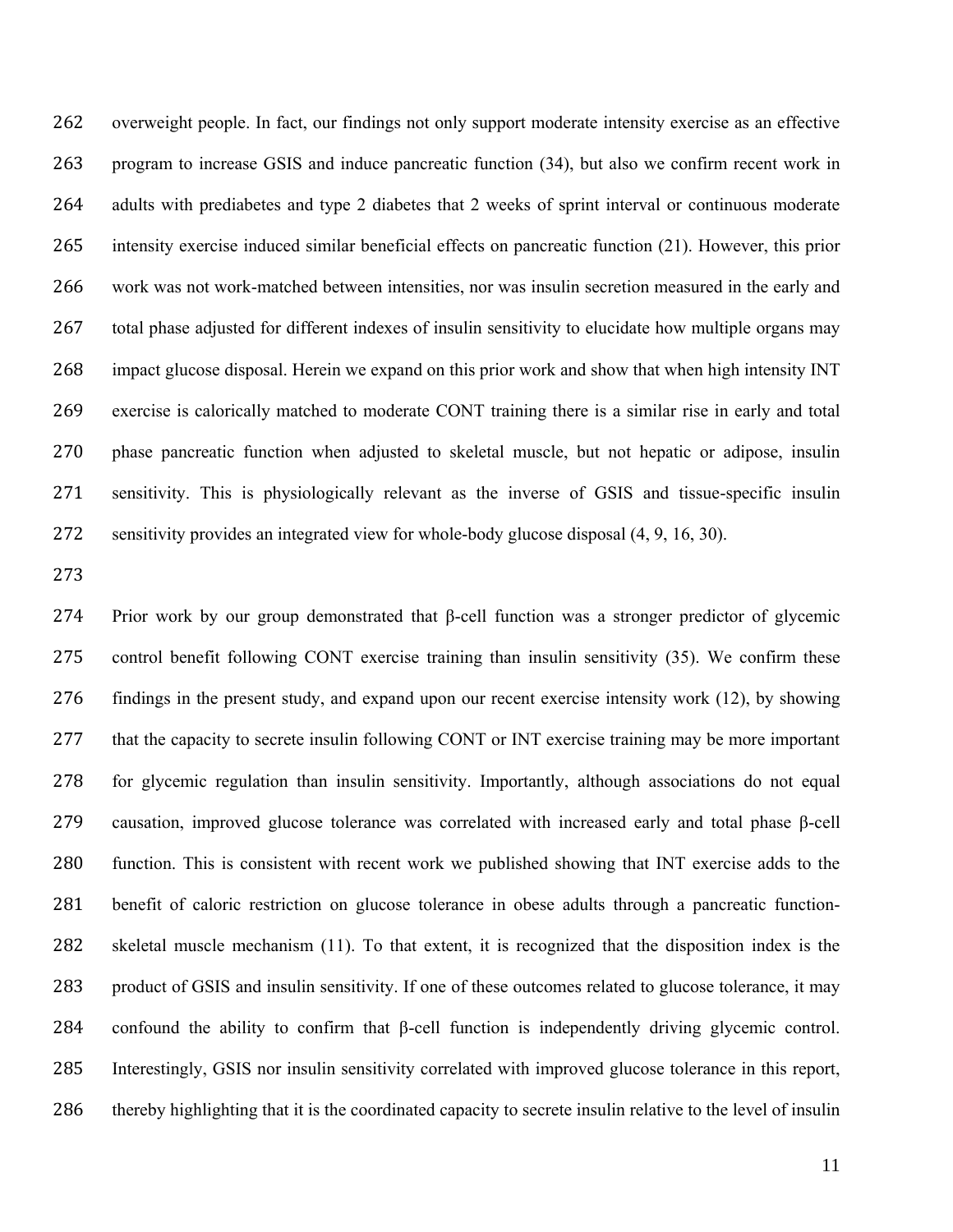sensitivity that is critical for glucose control. Indeed, recent work has postulated that functional high intensity exercise training (32) or high intensity INT exercise (33), but not moderate intensity exercise with weight lifting (41), increases the efficiency by which insulin is synthesized in people with type 2 diabetes and/or metabolic syndrome. We did not design the current study to test the mechanism by which exercise increases pancreatic function per se, but the present data do support that in as little as 2 weeks training increases the ability of the pancreas to release of the readily available pool of insulin (i.e. early phase) and synthesize insulin in response to ambient glucose (i.e. total phase) in people with prediabetes. Moreover, we note no change in hepatic and/or adipose disposition index. This is in contrast to prior work by our group showing that a single bout of high intensity exercise reduces GSIS when adjusted to hepatic and adipose insulin resistance to support glucose control in the immediate post-exercise period (30). Subjects in the current study, however, were studied approximately 24 hr following the last exercise bout in order to minimize effects of the residual exercise bout. As such, our findings suggest that tissues involved in insulin-mediated glucose regulation play distinct roles to maintain glucose homeostasis over time.

 GLP-1 and GIP are collectively referred to as incretins and regulate nearly 60% of post-prandial insulin secretion (42). Few exercise training studies have examined gut incretin responses, and none have tested the effect of intensity in people with prediabetes prior to clinically meaningful weight loss. Interestingly, prior work using CONT exercise and diet-induced weight loss report increased pancreatic function in relation to GIP in older, obese adults with prediabetes or type 2 diabetes (19, 36). This is consistent with a recent 7-day CONT high intensity exercise intervention in obese adults resulting in reduced fasting GLP-1(active) and increased early phase GLP-1(active) in response to an OGTT (23). We report herein that fasting GLP-1(active) tended to decrease following both CONT and INT training, but only CONT exercise increased fasting GIP. Furthermore, we noted marked increases in GLP-1(active) during the early phase of the OGTT following both exercise treatments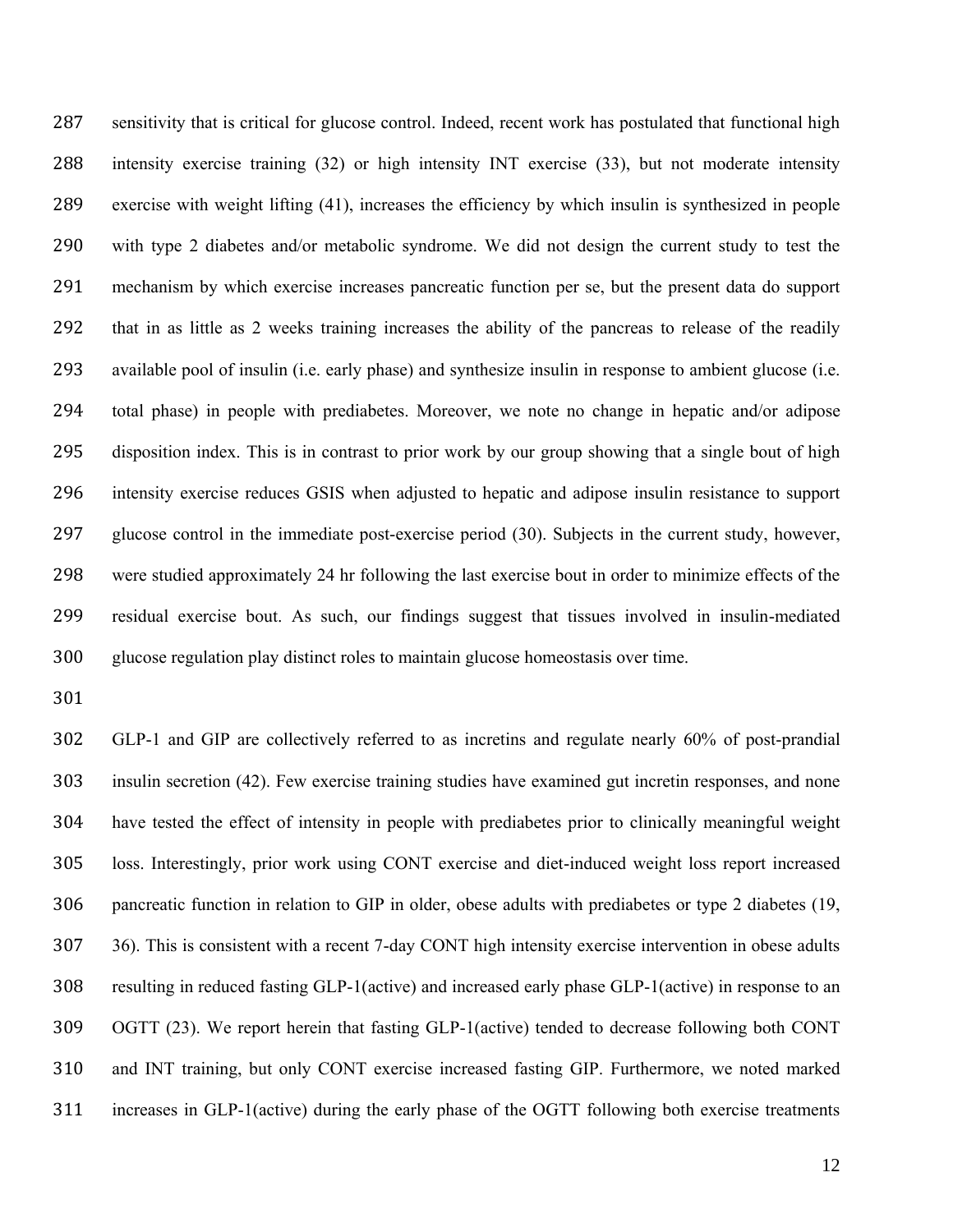(*Table 2*). Our findings are consistent with this prior work (23) as well as cross-sectional work showing that trained individuals have lower fasting GLP-1 compared with untrained counterparts (24). In contrast, others have reported no change in fasting GLP-1 (25) or GLP-1 and GIP response to glucose-stimulation (25, 32, 43). Collectively, the rise in fasting GIP from CONT exercise, coupled with the rise in early phase GLP-1 active after both CONT and INT exercise herein, is consistent with our observation for the preservation of GSIS in the presence of increased insulin sensitivity as well as elevated pancreatic function following both treatments in people with prediabetes. Indeed, we report that the change in fasting GIP was associated with tracking fasting circulating C-peptide and insulin. The mechanism by which CONT exercise raised GIP versus INT is beyond the scope of this study, but it may relate to reductions in DPP-IV (28) and/or altered incretin-pancreas sensitivity (37, 43) since we detected no difference in body/visceral fat or aerobic fitness following exercise. Additional work is warranted to elucidate the mechanism(s) by which exercise dose acts on the pancreas for precision treatment of glucose control.

326 People with prediabetes (29, 34) and type 2 diabetes (7, 36) have been documented to increase  $\beta$ -cell function following habitual physical activity. In fact, prior work suggests that individuals with low pre-treatment β-cell function are likely to increase β-cell function following exercise training (29, 34). This later point is clinically relevant, as even small amounts of exercise could benefit β-cell function (29, 34). However, some have postulated that adults with chronic hyperglycemia or type 2 diabetes have blunted responses to habitual exercise training (7, 22, 35). Herein we show that baseline fasting and 2-hr glucose levels tended to relate to increased total phase β-cell function after training. This is consistent with some work by our group (12) and others (40) showing that people with hyperglycemia derive gluco-regulatory benefit from exercise. Nonetheless, additional work is required to elucidate how exercise regulates glucose control in different obese phenotypes as well as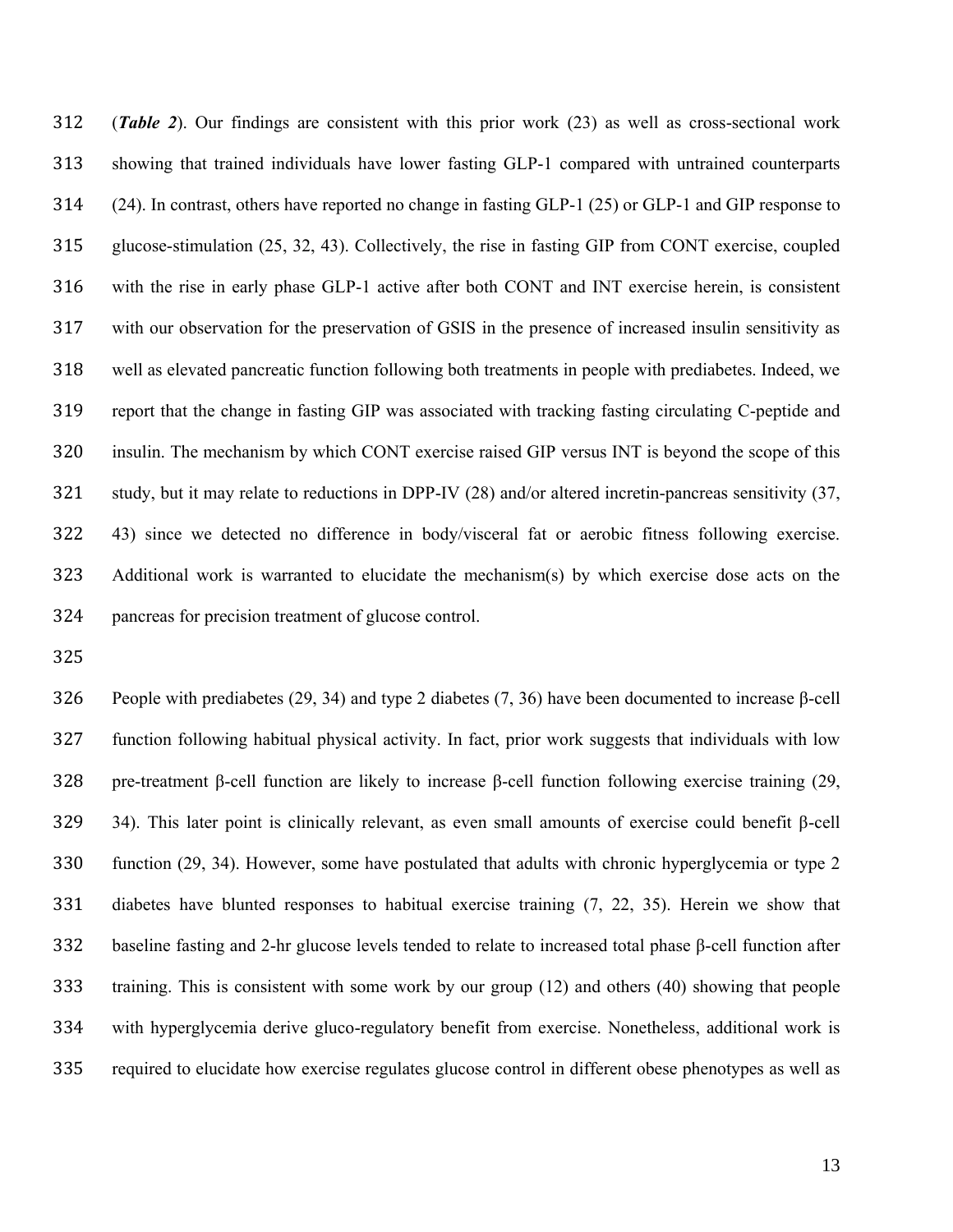consider the mechanism by which nutrition and/or pharmaceutical intervention alters the exercise effect on pancreatic function (10, 14, 31).

 Our interpretations may be affected by the limitations of this study. This is a relatively small sample size without a lean control group. Therefore, it is unclear if our intervention would impact obese adults with prediabetes across age or have differential training responses to healthy controls. Individuals undergoing INT exercise had slightly higher percent heart rates during training on average than CONT exercise. The reason for this likely resides in slowed recovery between high and low intervals. Nonetheless, this is unlikely to impact our results given comparable energy expenditures between treatments. Further, we used the OGTT to assess pancreatic function, and it is possible that this approach did not detect comparable changes in insulin secretion when compared with intravenous glucose methods. However, use of the OGTT increases the physiologic relevance of our study and provide "real-world" findings that allows simultaneous assessment of incretins. We acknowledge use of surrogate measures of liver and adipose insulin resistance may also underestimate true changes in multi-organ insulin action. However, HOMA-IR and Adipose-IR are valid approaches to estimate hepatic and adipose insulin resistance, respectively, and have been previously used by our group and others (4, 9, 30). Nevertheless, we recognize that further work using stable isotopes to more directly assess skeletal muscle glucose uptake, hepatic glucose production and lipolytic rate is needed to tease out the role of distinct tissues on pancreatic function. Early phase hepatic insulin extraction increased during the OGTT, suggesting that circulating insulin more efficiently cleared following CONT and INT training. However, CONT exercise decreased total phase hepatic insulin extraction compared with INT. While these differences in insulin and C- peptide may influence calculations of insulin metabolism, the relevance of this observation is unclear as both exercise treatments reduced total phase glucose, insulin and C-peptide during the OGTT and pancreatic function was modeled using C-peptide deconvolution. Nonetheless, it highlights that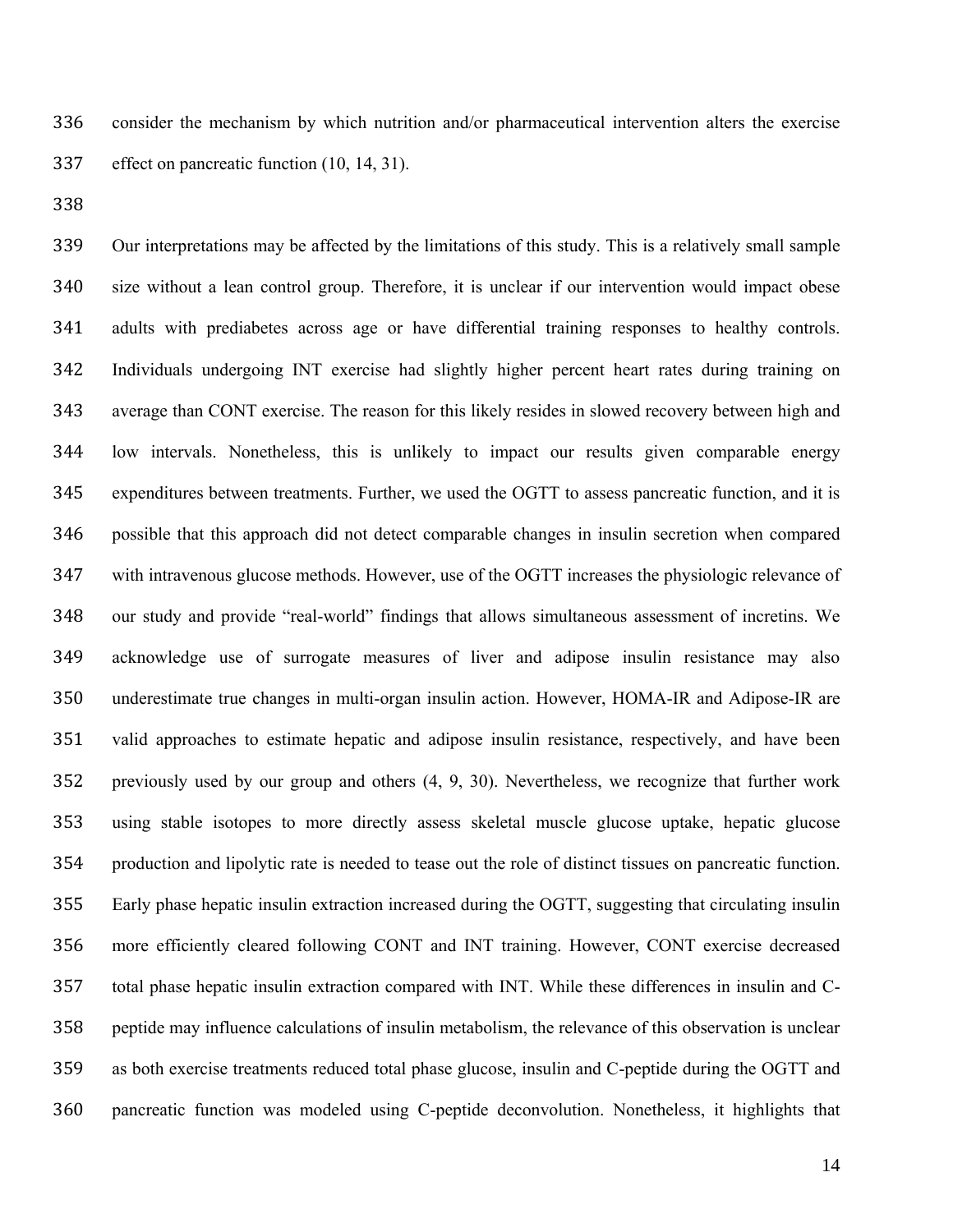exercise likely acts in dose-dependent manner to support glycemia and further work investigating hepatic insulin extraction is required to understand insulin metabolism post-exercise.

 In conclusion, short-term exercise training increases GSIS when adjusted to skeletal muscle, but not hepatic or adipose, insulin sensitivity. Independent of intensity, repeated bouts of exercise over 2 weeks increased post-prandial GLP-1(active). However, only CONT exercise increased fasting GIP. Together, these data indicate that exercise adjusts pancreatic function uniquely between glucose regulatory tissues to support glycemic control in people with prediabetes. Further work is warranted to understand the cross-talk between insulin sensitive tissues and the pancreatic β-cells to optimize treatments that prevent, treat and/or delay the onset of type 2 diabetes.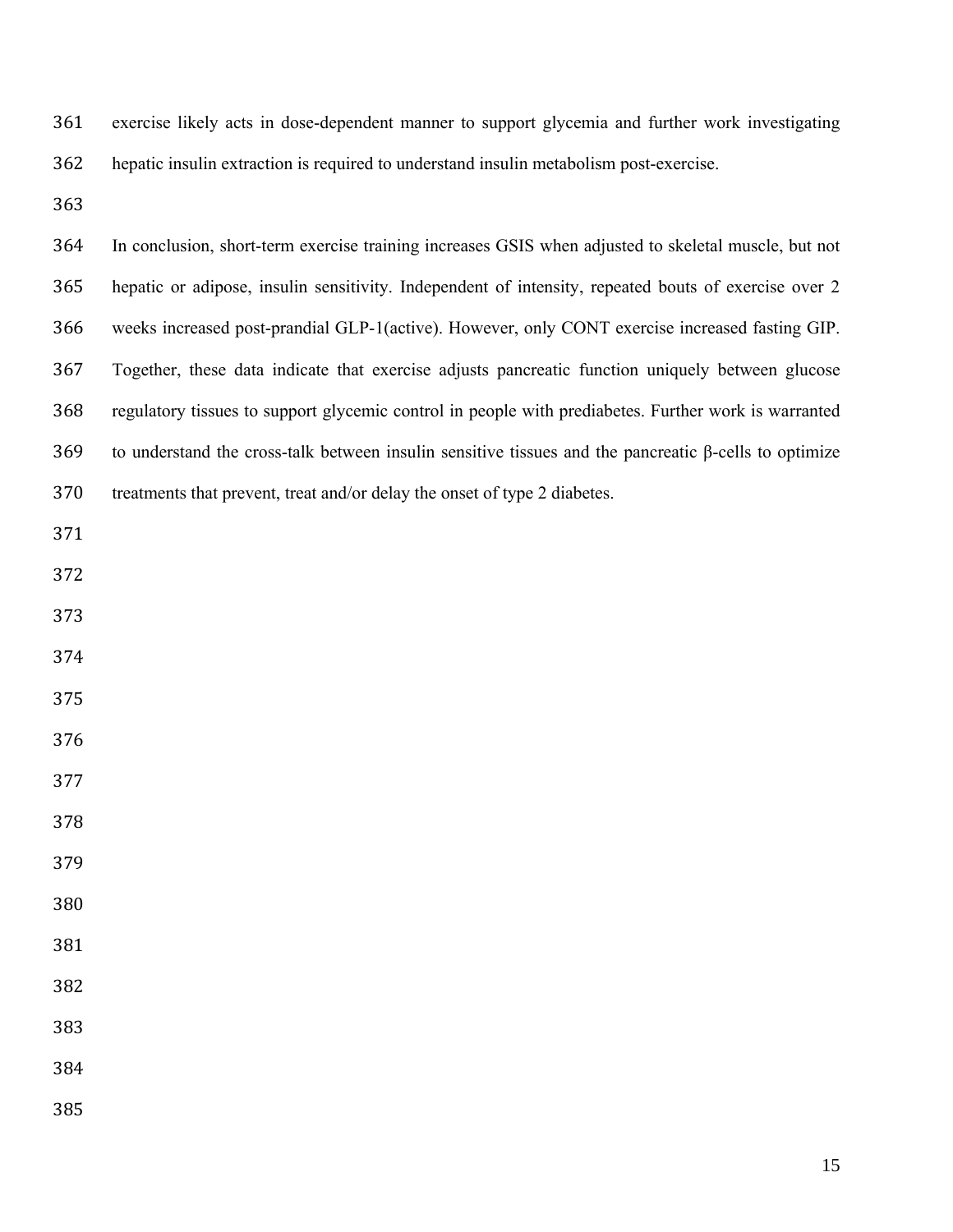## **ACKNOWLEDGEMENTS**

 We thank the staff and personnel of the Applied Metabolism & Physiology lab who provided valuable insight and discussion into the manuscript, as well as the UVA Clinical Research Unit and Exercise Physiology Core Laboratory staff. We also thank Drs. Arthur Weltman and Eugene Barrett for thoughts on the study, the dedicated undergraduate research assistants and subjects for their effort. Funding was supported by the UVA Curry School of Education and Launchpad Award to SKM. SKM is supported by National Institutes of Health RO1-HL130296. The authors have no financial disclosures to declare.

| 398 |  |
|-----|--|
| 399 |  |
| 400 |  |
| 401 |  |
| 402 |  |
| 403 |  |
| 404 |  |
| 405 |  |
| 406 |  |
| 407 |  |
| 408 |  |
| 409 |  |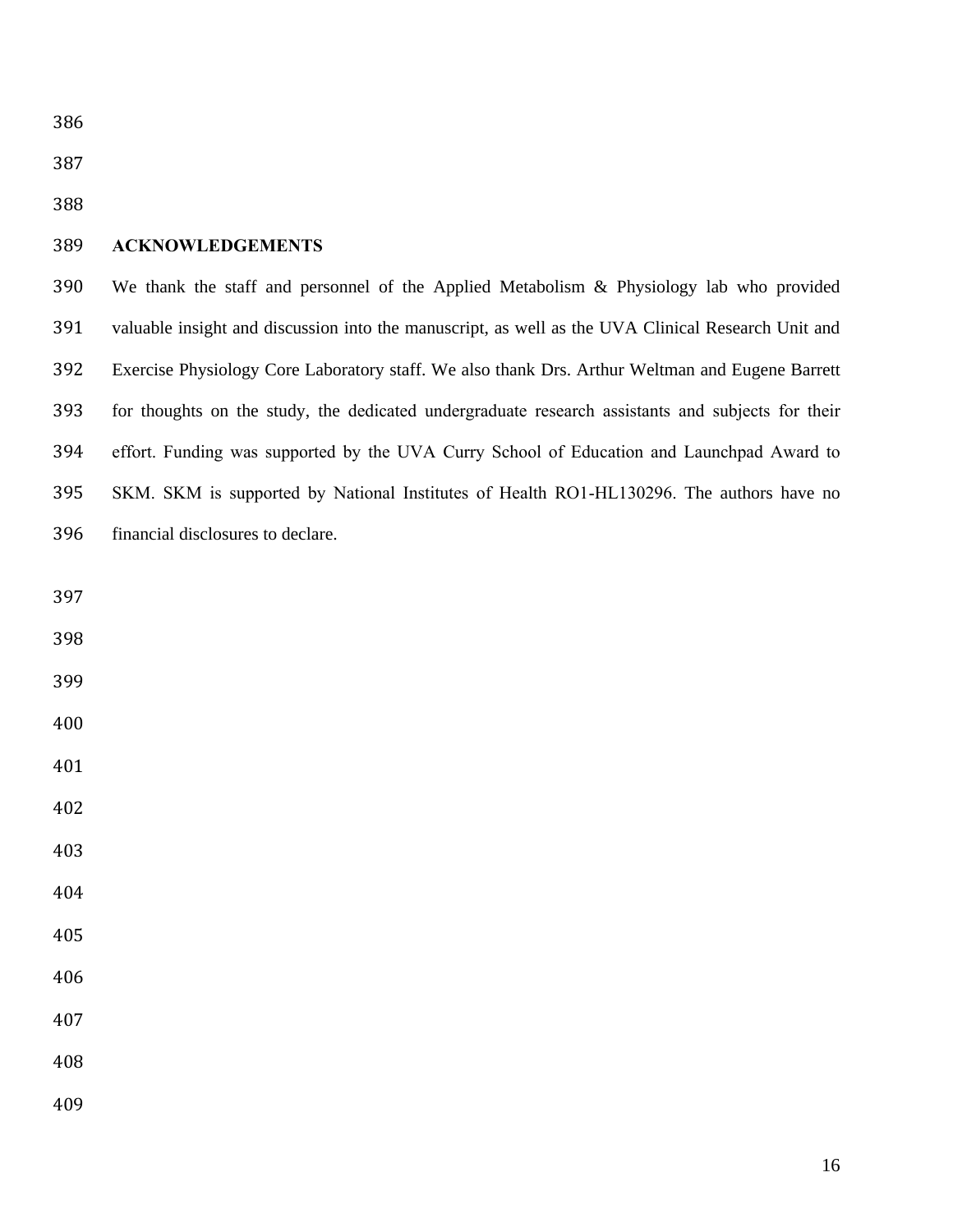- 
- 

- **REFERENCS**
- 1. **Abdul-Ghani MA, Matsuda M, Balas B and DeFronzo RA.** Muscle and liver insulin resistance indexes derived from the oral glucose tolerance test. *Diabetes Care* 30: 1: 89-94, 2007.
- 2. **Amati F, Dube J, Alvarez Carnero E, Edreira M, Chomentowski P, Coen P, Switzer G,**
- **Bickel P, Stefanovic Racic M, Toledo FGS and Goodpaster B.** Skeletal muscle triglycerides,
- diacylglycerols, and ceramides in insulin resistance: another paradox in endurance-trained
- athletes? *Diabetes* 60: 10: 2588-2597, 2011.
- 3. **Bloem C and Chang A.** Short-term exercise improves beta-cell function and insulin resistance in older people with impaired glucose tolerance. *J.Clin.Endocrinol.Metab.* 93: 2: 387-392, 2008.
- 4. **Brons C, Jensen C, Storgaard H, Hiscock N, White A, Appel J, Jacobsen S, Nilsson E,**
- **Larsen C, Astrup A, Quistorff B and Vaag A.** Impact of short-term high-fat feeding on glucose and insulin metabolism in young healthy men. *J.Physiol.(Lond.)* 587: 10: 2387-2397, 2009.
- 5. **Davis C, Pollock N, Waller J, Allison J, Dennis BA, Bassali R, Melendez A, Boyle C and**
- **Gower B.** Exercise dose and diabetes risk in overweight and obese children: a randomized controlled trial. *JAMA*. 308: 11: 1103-1112, 2012.
- 6. **DeFronzo R and Abdul Ghani M.** Preservation of ß-cell function: the key to diabetes prevention.
- *J.Clin.Endocrinol.Metab.* 96: 8: 2354-2366, 2011.
- 7. **Dela F, von Linstow M, Mikines K and Galbo H.** Physical training may enhance beta-cell function in type 2 diabetes. *Am.J.Physiol.Endocrinol.Metab*. 287: 5: E1024-E1031, 2004.
- 8. **Eichner, NZM. Gilbertson, NM. Gaitan, JM. et al.** Low Cardiorespiratory Fitness is Associated
- with Higher Microparticle Counts in Obese Adults. *Physiological Reports* 2018 [Epub ahead of print].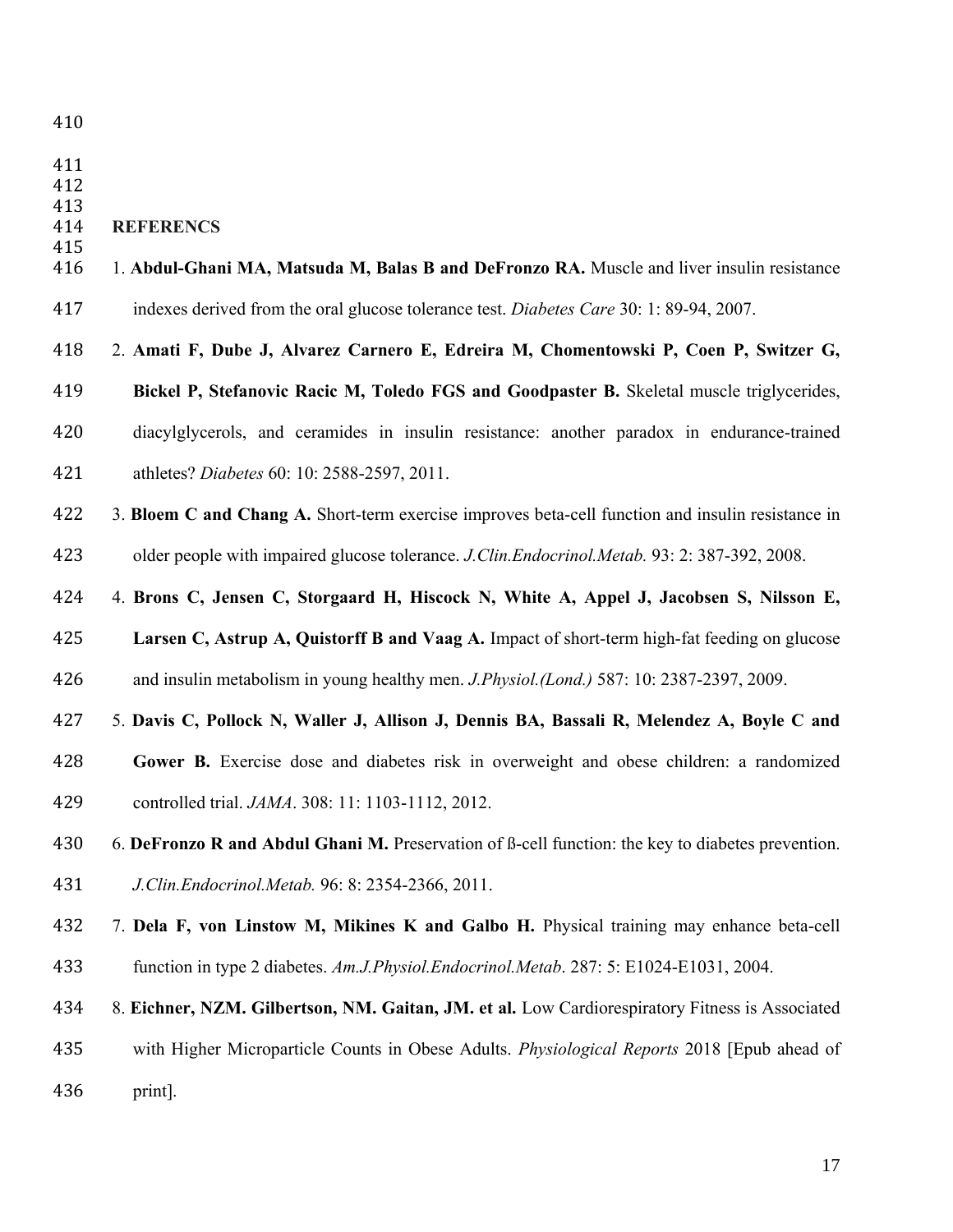| 437 | 9. Faerch K, Brons C, Alibegovic AC and Vaag A. The disposition index: adjustment for              |
|-----|----------------------------------------------------------------------------------------------------|
| 438 | peripheral vs. hepatic insulin sensitivity? <i>J.Physiol.(Lond.)</i> 588: 5: 759-764, 2010.        |
| 439 | 10. Flier SN, Kulkarni RN and Kahn CR. Evidence for a circulating islet cell growth factor in      |
| 440 | insulin-resistant states. Proc. Natl. Acad. Sci. U.S.A. 98: 13: 7475-7480, 2001.                   |
| 441 | 11. Francois ME, Gilbertson NM, Eichner NZM, Heiston EM, Fabris C, Breton M, Mehaffey              |
| 442 | JH, Hassinger T, Hallowell PT and Malin SK. Combining Short-Term Interval Training with            |
| 443 | Caloric Restriction Improves B-Cell Function in Obese Adults. Nutrients 10: 6:                     |
| 444 | 10.3390/nu10060717, 2018.                                                                          |
| 445 | 12. Gilbertson NM, Eichner NZM, Francois M, et al. Glucose Tolerance is Linked to Postprandial     |
| 446 | Fuel Use Independent of Exercise Dose. Med.Sci.Sports Exerc. 1, 2018. [Epub ahead of print].       |
| 447 | 13. Hamer M and Stamatakis E. Low-dose physical activity attenuates cardiovascular disease         |
| 448 | mortality<br>clustered<br>risk<br>factors.<br>in<br>with<br>metabolic<br>and<br>women<br>men       |
| 449 | Circ.Cardiovasc.Qual.Outcomes. 5: 4: 494-499, 2012.                                                |
| 450 | 14. Handschin C, Choi C, Chin S, Kim S, Kawamori D, Kurpad A, Neubauer N, Hu J, Mootha             |
| 451 | V, Kim Y, Kulkarni R, Shulman G and Spiegelman B. Abnormal glucose homeostasis in                  |
| 452 | skeletal muscle-specific PGC-1alpha knockout mice reveals skeletal muscle-pancreatic beta cell     |
| 453 | crosstalk. J.Clin.Invest. 117: 11: 3463-3474, 2007.                                                |
| 454 | 15. Heiskanen MA, Motiani KK, Mari A, Saunavaara V, Eskelinen JJ, Virtanen KA,                     |
| 455 | Koivumaki M, Loyttyniemi E, Nuutila P, Kalliokoski KK and Hannukainen JC. Exercise                 |
| 456 | training decreases pancreatic fat content and improves beta cell function regardless of baseline   |
| 457 | glucose tolerance: a randomised controlled trial. <i>Diabetologia</i> 61: 8: 1817-1828, 2018.      |
| 458 | 16. Kahn SE, Prigeon RL, McCulloch DK, Boyko EJ, Bergman RN, Schwartz MW, Neifing JL,              |
| 459 | Ward WK, Beard JC and Palmer JP. Quantification of the relationship between insulin                |
| 460 | sensitivity and beta-cell function in human subjects. Evidence for a hyperbolic function. Diabetes |

42: 11: 1663-1672, 1993.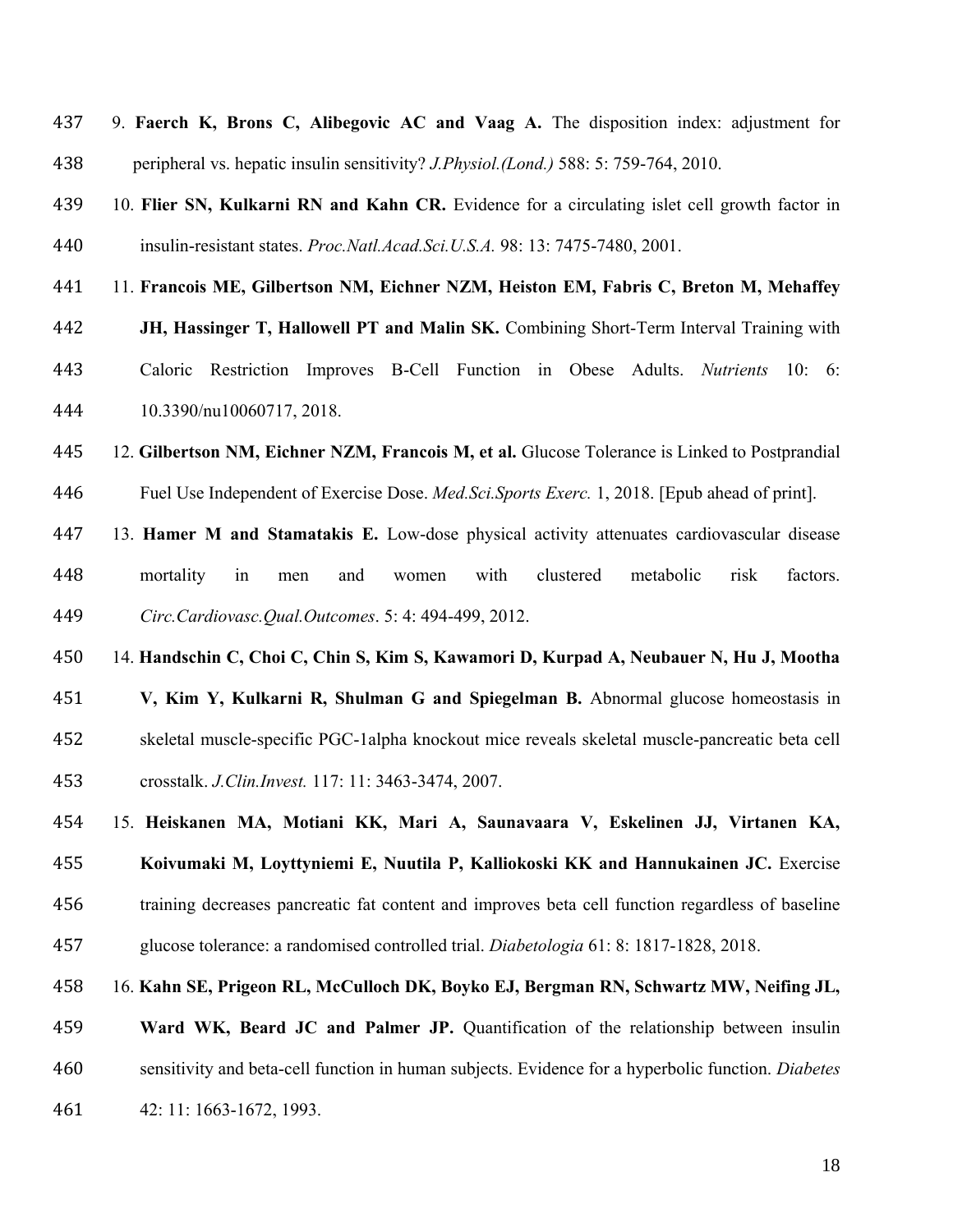17. **Kanat M, Mari A, Norton L, Winnier D, DeFronzo RA, Jenkinson C and Abdul-Ghani MA.**  Distinct beta-cell defects in impaired fasting glucose and impaired glucose tolerance. *Diabetes*  61: 2: 447-453, 2012.

#### 18. **Karstoft K, Winding K, Knudsen SH, James NG, Scheel MM, Olesen J, Holst JJ, Pedersen**

 **BK and Solomon TPJ.** Mechanisms behind the superior effects of interval vs continuous training on glycaemic control in individuals with type 2 diabetes: a randomised controlled trial.

*Diabetologia* 57: 10: 2081-2093, 2014.

19. **Kelly KR, Brooks L, Solomon TPJ, Kashyap SR, O'Leary V and Kirwan JP.** The glucose-

 dependent insulinotropic polypeptide and glucose-stimulated insulin response to exercise training and diet in obesity. *Am.J.Physiol.Endocrinol.Metab*. 296: 6: E1269-E1274, 2009.

 20. **King DS, Staten MA, Kohrt WM, Dalsky GP, Elahi D and Holloszy JO.** Insulin secretory capacity in endurance-trained and untrained young men. *Am.J.Physiol.* 259: 2: E155-E161, 1990.

21. **Knudsen S, Karstoft K, Pedersen B, van Hall G and Solomon TPJ.** The immediate effects of

 a single bout of aerobic exercise on oral glucose tolerance across the glucose tolerance continuum. *Physiol.Rep*. 2: 8: 2014.

22. **Krotkiewski M, Lonnroth P, Mandroukas K, Wroblewski Z, Rebuffe-Scrive M, Holm G,** 

 **Smith U and Bjorntorp P.** The effects of physical training on insulin secretion and effectiveness and on glucose metabolism in obesity and type 2 (non-insulin-dependent) diabetes mellitus.

*Diabetologia* 28: 12: 881-890, 1985.

 23. **Kullman EL, Kelly KR, Haus JM, Fealy CE, Scelsi AR, Pagadala MR, Flask CA, McCullough AJ and Kirwan JP.** Short-term aerobic exercise training improves gut peptide regulation in nonalcoholic fatty liver disease. *J.Appl.Physiol.* 120: 10: 1159-1164, 2016.

24. **Lund MT, Dalby S, Hartmann B, Helge J, Holst JJ and Dela F.** The incretin effect does not

differ in trained and untrained, young, healthy men. *Acta Physiol.(Oxf)* 210: 3: 565-572, 2014.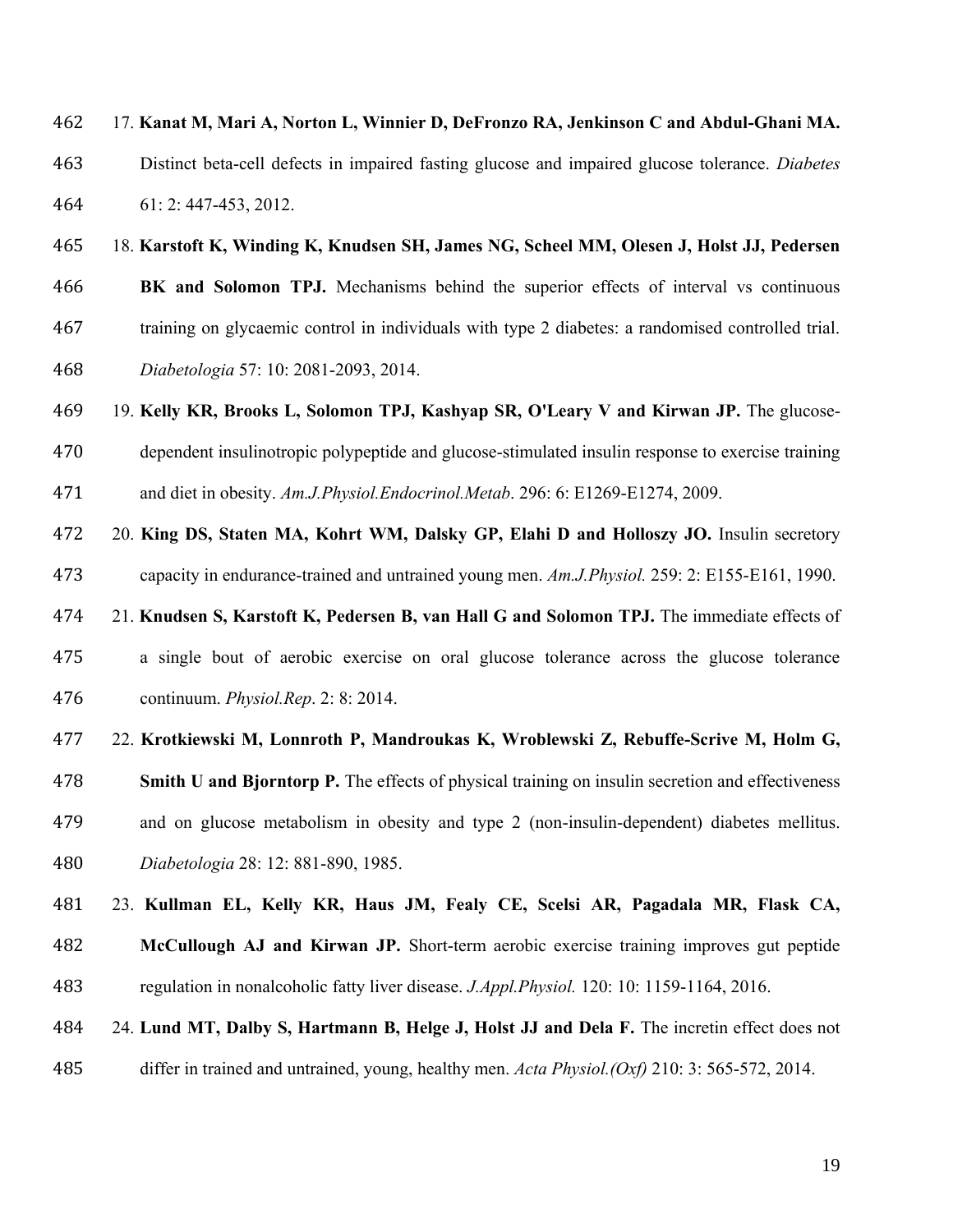- 25. **Lund MT, Taudorf L, Hartmann B, Helge JW, Holst JJ and Dela F.** Meal induced gut hormone secretion is altered in aerobically trained compared to sedentary young healthy males. *Eur.J.Appl.Physiol.* 113: 11: 2737-2747, 2013.
- 26. **Madsen SM, [Thorup AC,](https://www.ncbi.nlm.nih.gov/pubmed/?term=Thorup%20AC%5BAuthor%5D&cauthor=true&cauthor_uid=26258597) [Overgaard K,](https://www.ncbi.nlm.nih.gov/pubmed/?term=Overgaard%20K%5BAuthor%5D&cauthor=true&cauthor_uid=26258597) Jeppesen, PB**. High Intensity Interval Training
- Improves Glycaemic Control and Pancreatic β Cell Function of Type 2 Diabetes Patients. *Plos*
- *One* 10: 8: e0133286, 2015.
- 27. **Magkos F, Tsekouras Y, Kavouras S, Mittendorfer B and Sidossis L.** Improved insulin sensitivity after a single bout of exercise is curvilinearly related to exercise energy expenditure. *Clin.Sci.* 114: 1: 59-64, 2008.
- 28. **Malin SK, Huang H, Mulya A, Kashyap SR, Kirwan JP.** Lower dipeptidyl peptidase-4 following exercise training plus weight loss is related to increased insulin sensitivity in adults with metabolic syndrome. *Peptides* 47: 142-147, 2013.
- 29. **Malin SK, Solomon TPJ, BlaszczakA, FinneganS, Filion J, Kirwan JP.** Pancreatic beta cell
- function increases in a linear dose-response manner following exercise training in adults with prediabetes. *Am.J.Physiol.Endocrinol.Metab*. 15(305): E1248-54, 2013.
- 501 30. Malin SK, Rynders CA, Weltman JY, Barrett EJ and Weltman A. Exercise Intensity Modulates Glucose-Stimulated Insulin Secretion when Adjusted for Adipose, Liver and Skeletal Muscle Insulin Resistance. *PLoS One* 11: 4: e0154063, 2016.
- 31. **Mauvais Jarvis F, Virkamaki A, Michael MD, Winnay JN, Zisman A, Kulkarni RN and**
- **Kahn CR.** A model to explore the interaction between muscle insulin resistance and beta-cell dysfunction in the development of type 2 diabetes. *Diabetes* 49: 12: 2126-2134, 2000.
- 32. **Nieuwoudt S, Fealy CE, Foucher JA, Scelsi AR, Malin SK, Pagadala MR, Rocco M,**

**Burguera B and Kirwan JP.** Functional High Intensity Training Improves Pancreatic beta-cell

Function in Adults with Type 2 Diabetes. *Am.J.Physiol.Endocrinol.Metab.* [Epub ahead of print].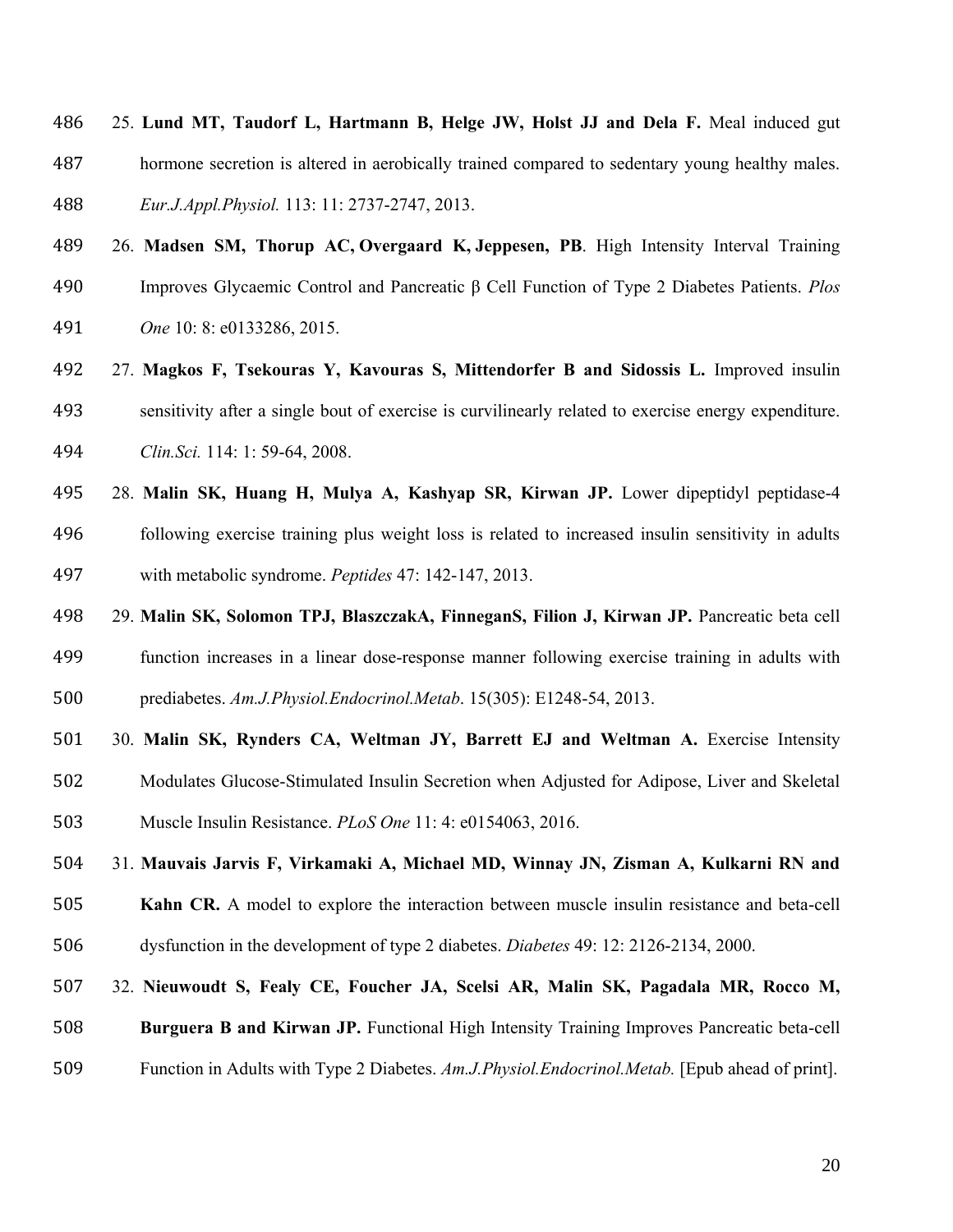| 510 | 33. Ramos JS, Dalleck LC, Borrani F, Mallard AR, Clark B, Keating SE, Fassett RG and                 |
|-----|------------------------------------------------------------------------------------------------------|
| 511 | Coombes JS. The effect of different volumes of high-intensity interval training on proinsulin in     |
| 512 | participants with the metabolic syndrome: a randomised trial. <i>Diabetologia</i> 59: 11: 2308-2320, |
| 513 | 2016.                                                                                                |
| 514 | 34. Slentz C, Tanner C, Bateman L, Durheim M, Huffman K, Houmard J and Kraus W. Effects              |
| 515 | of exercise training intensity on pancreatic beta-cell function. Diabetes Care 32: 10: 1807-1811,    |
| 516 | 2009.                                                                                                |
| 517 | 35. Solomon TPJ, Malin SK, Karstoft K, Kashyap SR, Haus JM, Kirwan, JP. Pancreatic β-cell            |
| 518 | Function Is a Stronger Predictor of Changes in Glycemic Control After an Aerobic Exercise            |
| 519 | Intervention Than Insulin Sensitivity. J. Clin. Endocrinol. Metab. 98: 10: 4176-4186, 2013.          |
| 520 | 36. Solomon TPJ, Haus JM, Kelly KR, Rocco M, Kashyap SR and Kirwan JP. Improved                      |
| 521 | pancreatic beta-cell function in type 2 diabetic patients after lifestyle-induced weight loss is     |
| 522 | related to glucose-dependent insulinotropic polypeptide. Diabetes Care 33: 7: 1561-1566, 2010.       |
| 523 | 37. Tura A, Bagger JI, Ferrannini E, Holst JJ, Knop FK, Vilsboll T and Mari A. Impaired beta         |
| 524 | cell sensitivity to incretins in type 2 diabetes is insufficiently compensated by higher incretin    |
| 525 | response. Nutr.Metab.Cardiovasc.Dis. 27: 12: 1123-1129, 2017.                                        |
| 526 | 38. Utzschneider K, Prigeon R, Faulenbach M, Tong J, Carr D, Boyko E, Leonetti D, McNeely            |
| 527 | M, Fujimoto W and Kahn S. Oral disposition index predicts the development of future diabetes         |
| 528 | above and beyond fasting and 2-h glucose levels. Diabetes Care 32: 2: 335-341, 2009.                 |
| 529 | 39. Van Cauter E, Mestrez F, Sturis J, Polonsky KS. Estimation of insulin secretion rates from C-    |
| 530 | peptide levels. Comparison of individual and standard kinetic parameters for C-peptide clearance.    |
| 531 | Diabetes 41: 3: 368-377, 1992.                                                                       |
| 532 | 40. van Dijk J, Venema M, van Mechelen W, Stehouwer CDA, Hartgens F and van Loon LJC.                |
| 533 | Effect of moderate-intensity exercise versus activities of daily living on 24-hour blood glucose     |
| 534 | homeostasis in male patients with type 2 diabetes. Diabetes Care 36: 11: 3448-53, 2013.              |
|     |                                                                                                      |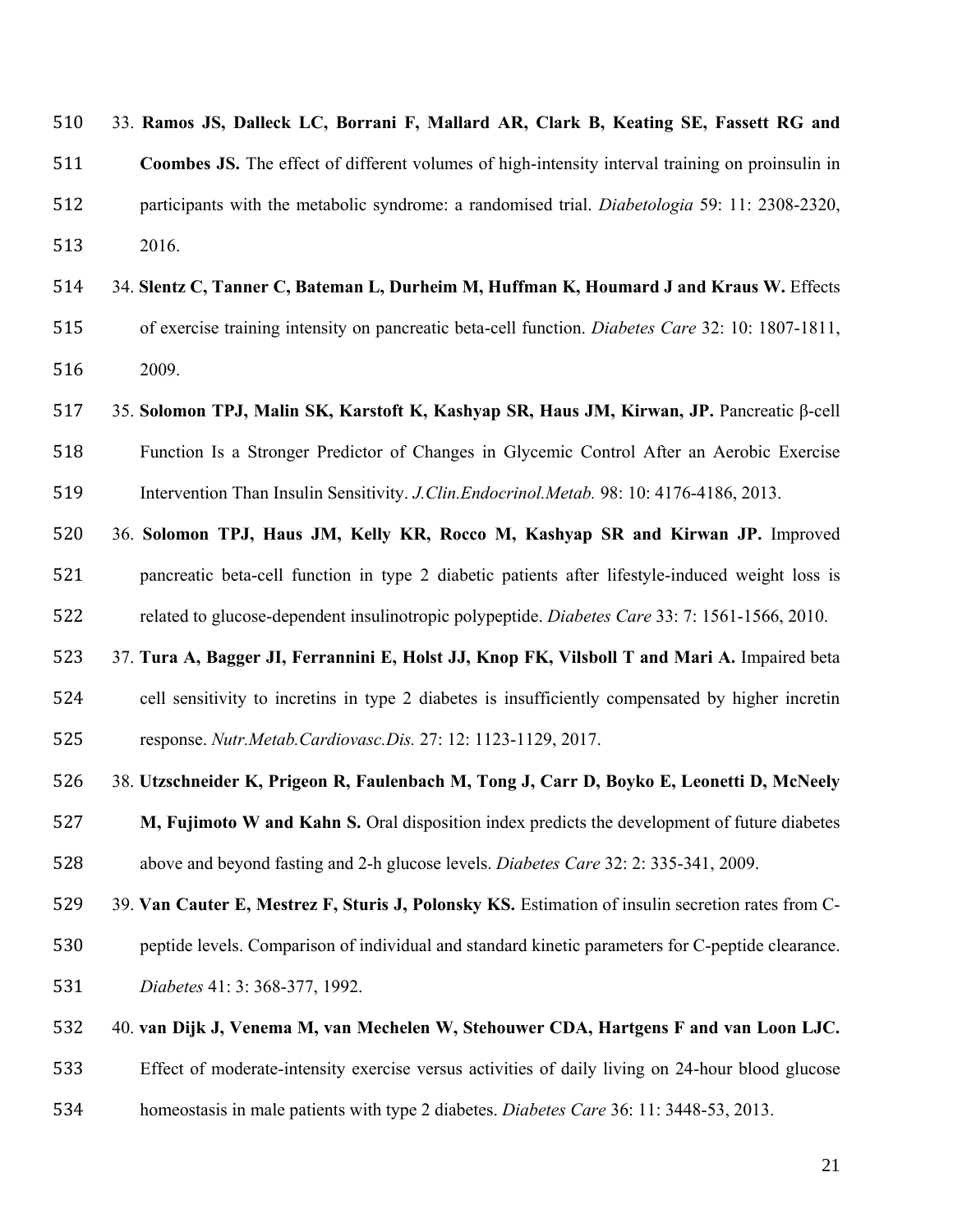# 41. **Viskochil R, Malin SK, Blankenship JM and Braun B.** Exercise training plus metformin, but

not exercise training alone, decreases insulin production and increases insulin clearance in adults

with prediabetes. *J.Appl.Physiol.* 123(1): 243-248, 2017.

- 538 42. Vollmer K, Holst J, Baller B, Ellrichmann M, Nauck M, Schmidt W and Meier J. Predictors
- of incretin concentrations in subjects with normal, impaired, and diabetic glucose tolerance.
- *Diabetes* 57: 3: 678-687, 2008.
- 43. **Weiss EP, Royer NK, Fisher JS, Holloszy JO and Fontana L.** Postprandial plasma incretin hormones in exercise-trained versus untrained subjects. *Med.Sci.Sports Exerc.* 46: 6: 1098-1103,
- 2014.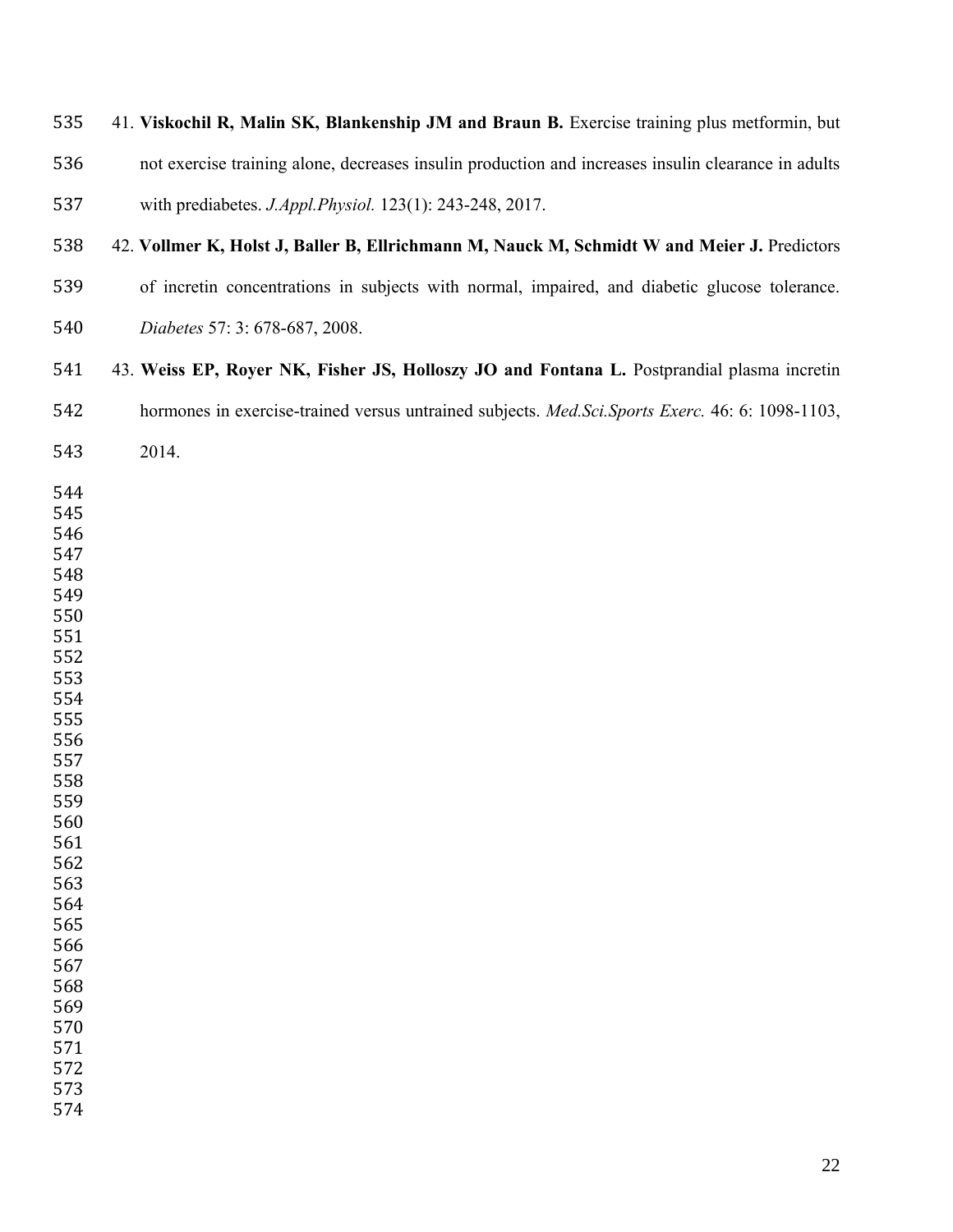## **TABLE LEGENDS**

 *Table 1.* Early and Total Phase Insulin Secretion and Incretin Responses before and after training. 578 Data are expressed as mean  $\pm$  SEM.  $\triangle$ Data log-transformed for statistical analysis. CONT = continuous exercise. INT = interval exercise. PG = plasma glucose. C-pep = plasma C-peptide. AUC = total area under the curve. ISR = insulin secretion rate derived from deconvolution of plasma C-581 peptide. GSIS = glucose-stimulated insulin secretion rate (AUC of ISR divided by Glucose). HIE = hepatic insulin extraction.

*Table 2*. Insulin Sensitivity before and after exercise training. Data are expressed as mean  $\pm$  SEM. OMM = oral minimal model was calculated from plasma glucose and insulin to measure skeletal muscle insulin resistance. Homeostatic model of insulin resistance (HOMA-IR) was calculated as fasting PG x fasting PI then divided by 405 to depict hepatic insulin resistance. Adipose-IR was calculated as fasting FFA x fasting PI to determine adipose insulin resistance.

- 
-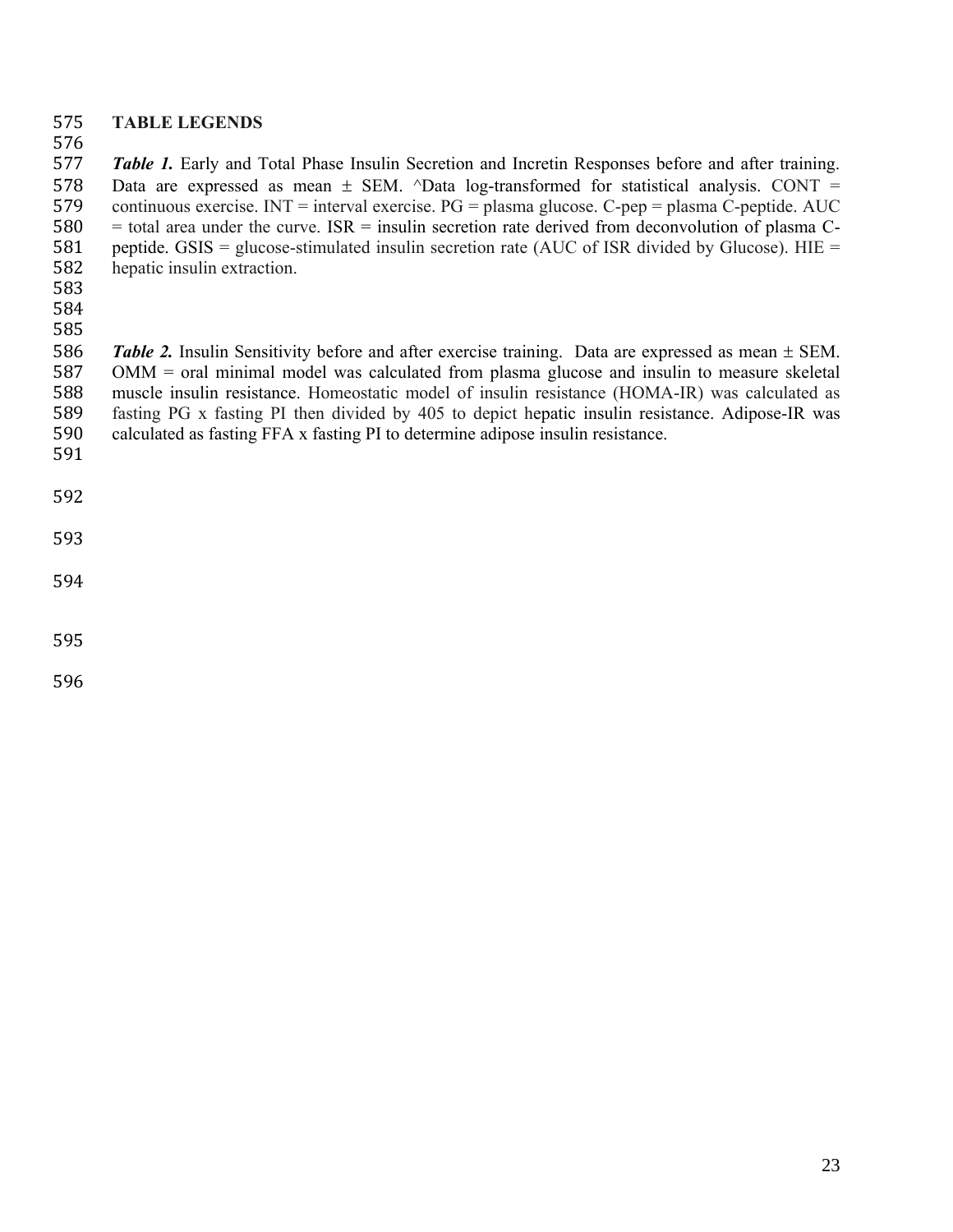#### 597 *Table 1.* Early and Total Phase Insulin Secretion and Incretin Responses before and after training. 598

|                                                |                      | <b>CONT</b>          | <b>INT</b>            |                      | <b>ANOVA</b> | $(P-value)$ |
|------------------------------------------------|----------------------|----------------------|-----------------------|----------------------|--------------|-------------|
|                                                | Pre                  | Post                 | <b>Pre</b>            | Post                 | <b>Test</b>  | G x T       |
| Fasting                                        |                      |                      |                       |                      |              |             |
| $C$ -pep (ng/ml)                               | $2.4 \pm 0.2$        | $2.2 \pm 0.2$        | $2.2 \pm 0.2$         | $2.1 \pm 0.2$        | 0.17         | 0.73        |
| ISR $(pM/min)$                                 | $207.6 \pm 19.4$     | $191.9 \pm 19.7$     | $239.3 \pm 16.9$      | $232.9 \pm 23.4$     | 0.31         | 0.68        |
| $GIP$ (pg/ml)                                  | $58.0 \pm 10.2$      | $65.4 \pm 15.6$      | $59.5 \pm 5.3$        | $46.0 \pm 7.0$       | 0.72         | 0.02        |
| $GLP-1$ (active) (pg/ml)                       | $7.1 \pm 2.2$        | $6.7 \pm 1.8$        | $8.6 \pm 2.9$         | $7.4 \pm 2.4$        | 0.08         | 0.31        |
| Early-Phase Response                           |                      |                      |                       |                      |              |             |
| Insulin $_{AUC}$ ( $\mu$ U/ml-30min)           | $1449.6 \pm 154.3$   | $1293.3 \pm 142.1$   | $1666.2 \pm 182.5$    | $1455.6 \pm 206.1$   | 0.01         | 0.70        |
| C-pep $_{AUC}$ (ng/ml-30min)                   | $135.4 \pm 12.6$     | $126.7 \pm 11.1$     | $144.7 \pm 10.4$      | $140.6 \pm 11.2$     | 0.21         | 0.66        |
| ISR $_{AUC}$ x 10 <sup>-3</sup> (pM/ml-30min)  | $17.4 \pm 1.6$       | $16.5 \pm 1.6$       | $18.8 \pm 1.2$        | $18.7 \pm 1.5$       | 0.47         | 0.59        |
| GSIS $(pM/min/mg/dl)^{\wedge}$                 | $4.4 \pm 0.3$        | $4.3 \pm 0.3$        | $4.8 \pm 0.3$         | $4.9 \pm 0.3$        | 0.88         | 0.68        |
| HIE $(ng/ml/\mu U/ml - 30min)$                 | $0.09 \pm 0.00$      | $0.11 \pm 0.01$      | $0.09 \pm 0.01$       | $0.11 \pm 0.01$      | 0.01         | 0.60        |
| GIP $_{AUC}$ (pg/ml-30min)                     | $5302.2 \pm 841.3$   | $5529.7 \pm 824.0$   | $6222.01 \pm 301.3$   | $6031.2 \pm 609.4$   | 0.93         | 0.49        |
| GLP-1(active) $_{AUC}$ (pg/ml-30min)           | $306.7 \pm 75.5$     | $339.9 \pm 80.9$     | $406.1 \pm 77.7$      | $443.8 \pm 75.0$     | < 0.001      | 0.79        |
| Total-Phase Response                           |                      |                      |                       |                      |              |             |
| Insulin $_{AUC}$ ( $\mu$ U/ml-120min)          | $10200.3 \pm 1243.6$ | $9365.7 \pm 1208.9$  | $10406.8 \pm 1266.4$  | $9288.8 \pm 1248.7$  | 0.03         | 0.75        |
| C-pep $_{AUC}$ (ng/ml-120min)                  | $1156.9 \pm 95.0$    | $946.7 \pm 86.7$     | $1159.0 \pm 88.1$     | $969.7 \pm 65.2$     | < 0.001      | 0.77        |
| ISR $_{AUC}$ x 10 <sup>-3</sup> (pM/ml-120min) | $91.3 \pm 11.5$      | $104.2 \pm 10.7$     | $108.4 \pm 7.7$       | $99.1 \pm 7.0$       | 0.69         | 0.13        |
| GSIS (pM/min/mg/dl)                            | $4.9 \pm 2.5$        | $5.9 \pm 1.8$        | $6.2 \pm 1.6^{\circ}$ | $5.9 \pm 1.5$        | 0.06         | 0.02        |
| HIE $(ng/ml/\mu U/ml - 120min)$                | $0.12 \pm 0.01$      | $0.10 \pm 0.01$      | $0.12 \pm 0.01$       | $0.12 \pm 0.01$      | 0.05         | 0.07        |
| GIP $_{AUC}$ (pg/ml-120min)                    | $13797.2 \pm 2040.8$ | $14290.4 \pm 1949.7$ | $16555.4 \pm 846.8$   | $16035.1 \pm 1606.7$ | 0.98         | 0.46        |
| GLP-1(active) $_{AUC}$ (pg/ml-120min)          | $646.7 \pm 156.3$    | $649.3 \pm 152.9$    | $850.0 \pm 151.9$     | $801.2 \pm 139.3$    | 0.52         | 0.44        |

599

600 Data are expressed as mean  $\pm$  SEM. CONT = continuous exercise; n = 17 (13 Females) for all outcomes except GIP (n=15, 12 Females) and 601 GLP-1 (n=16, 13 Females). INT = interval exercise; n = 14 (11 Females). GSIS data were log-transformed for statistical analysis. CONT = 602 continuous exercise. INT = interval exercise. PG = plasma glucose. C-pep = plasma C-peptide. AUC = total area under the curve. ISR = 603 insulin secretion rate derived from deconvolution of plasma C-peptide. GSIS = glucose-stimulated insulin secretion rate (AUC of ISR 604 divided by Glucose). HIE = hepatic insulin extraction.  $\text{Pre-test}$  group difference, *P*<0.05.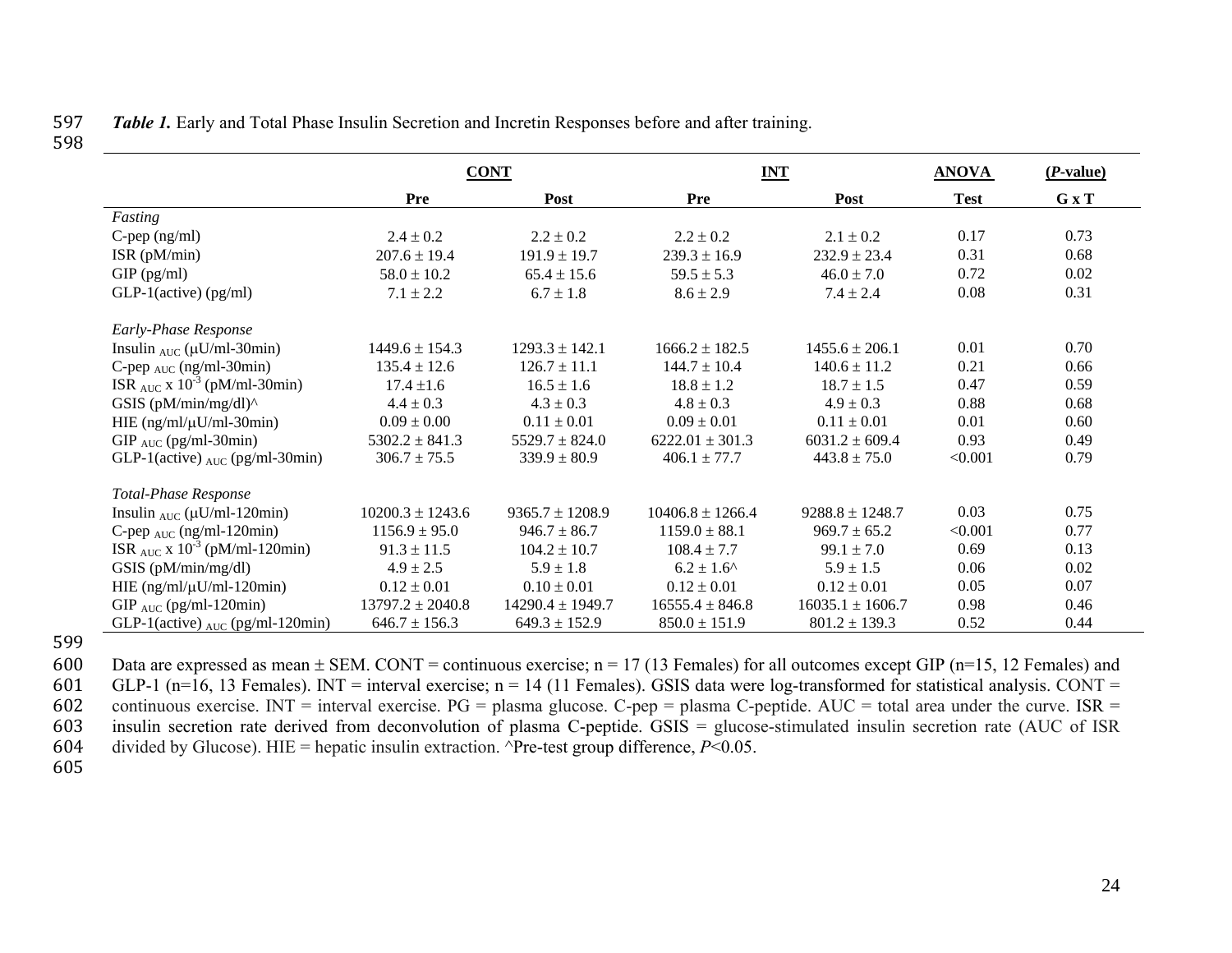| 606 | Table 2. Insulin Sensitivity before and after exercise training. |  |  |  |  |
|-----|------------------------------------------------------------------|--|--|--|--|
|-----|------------------------------------------------------------------|--|--|--|--|

|            | <b>CONT</b>                                                                                     |                       |                       | INT                   | <b>ANOVA</b> ( <i>P</i> -value) |       |
|------------|-------------------------------------------------------------------------------------------------|-----------------------|-----------------------|-----------------------|---------------------------------|-------|
|            | Pre                                                                                             | Post                  | Pre                   | Post                  | <b>Test</b>                     | G x T |
| $OMM$      | $0.00044 \pm 0.00009$                                                                           | $0.00055 \pm 0.00008$ | $0.00033 \pm 0.00004$ | $0.00051 \pm 0.00008$ | 0.01                            | 0.50  |
| HOMA-IR    | $3.5 \pm 0.6$                                                                                   | $3.6 \pm 0.6$         | $3.1 \pm 0.5$         | $3.0 \pm 0.5$         | 0.98                            | 0.63  |
| Adipose-IR | $9.6 \pm 1.8$                                                                                   | $8.6 \pm 1.9$         | $7.4 \pm 2.1^{\circ}$ | $6.8 \pm 1.3$         | 0.53                            | 0.99  |
|            |                                                                                                 |                       |                       |                       |                                 |       |
|            | Data are expressed as mean $\pm$ SEM. CONT = continuous exercise; n = 17 (13 Females). INT =    |                       |                       |                       |                                 |       |
|            | interval exercise; $n = 14$ (11 Females). OMM = oral minimal model was calculated from plasma   |                       |                       |                       |                                 |       |
|            | glucose and insulin to measure skeletal muscle insulin resistance. Homeostatic model of insulin |                       |                       |                       |                                 |       |
|            | resistance (HOMA-IR) was calculated as fasting PG x fasting PI then divided by 405 to depict    |                       |                       |                       |                                 |       |
|            | hepatic insulin resistance. Adipose-IR was calculated as fasting FFA x fasting PI to determine  |                       |                       |                       |                                 |       |
|            | adipose insulin resistance.                                                                     |                       |                       |                       |                                 |       |
|            |                                                                                                 |                       |                       |                       |                                 |       |
|            |                                                                                                 |                       |                       |                       |                                 |       |
|            |                                                                                                 |                       |                       |                       |                                 |       |
|            |                                                                                                 |                       |                       |                       |                                 |       |
|            |                                                                                                 |                       |                       |                       |                                 |       |
|            |                                                                                                 |                       |                       |                       |                                 |       |
|            |                                                                                                 |                       |                       |                       |                                 |       |
|            |                                                                                                 |                       |                       |                       |                                 |       |
|            |                                                                                                 |                       |                       |                       |                                 |       |
|            |                                                                                                 |                       |                       |                       |                                 |       |
|            |                                                                                                 |                       |                       |                       |                                 |       |
|            |                                                                                                 |                       |                       |                       |                                 |       |
|            |                                                                                                 |                       |                       |                       |                                 |       |
|            |                                                                                                 |                       |                       |                       |                                 |       |
|            |                                                                                                 |                       |                       |                       |                                 |       |
|            |                                                                                                 |                       |                       |                       |                                 |       |
|            |                                                                                                 |                       |                       |                       |                                 |       |
|            |                                                                                                 |                       |                       |                       |                                 |       |
|            |                                                                                                 |                       |                       |                       |                                 |       |
|            |                                                                                                 |                       |                       |                       |                                 |       |
|            |                                                                                                 |                       |                       |                       |                                 |       |
|            |                                                                                                 |                       |                       |                       |                                 |       |
|            |                                                                                                 |                       |                       |                       |                                 |       |
|            |                                                                                                 |                       |                       |                       |                                 |       |
|            |                                                                                                 |                       |                       |                       |                                 |       |
|            |                                                                                                 |                       |                       |                       |                                 |       |
|            |                                                                                                 |                       |                       |                       |                                 |       |
|            |                                                                                                 |                       |                       |                       |                                 |       |
|            |                                                                                                 |                       |                       |                       |                                 |       |
|            |                                                                                                 |                       |                       |                       |                                 |       |
|            |                                                                                                 |                       |                       |                       |                                 |       |
|            |                                                                                                 |                       |                       |                       |                                 |       |
|            |                                                                                                 |                       |                       |                       |                                 |       |
|            |                                                                                                 |                       |                       |                       |                                 |       |
|            |                                                                                                 |                       |                       |                       |                                 |       |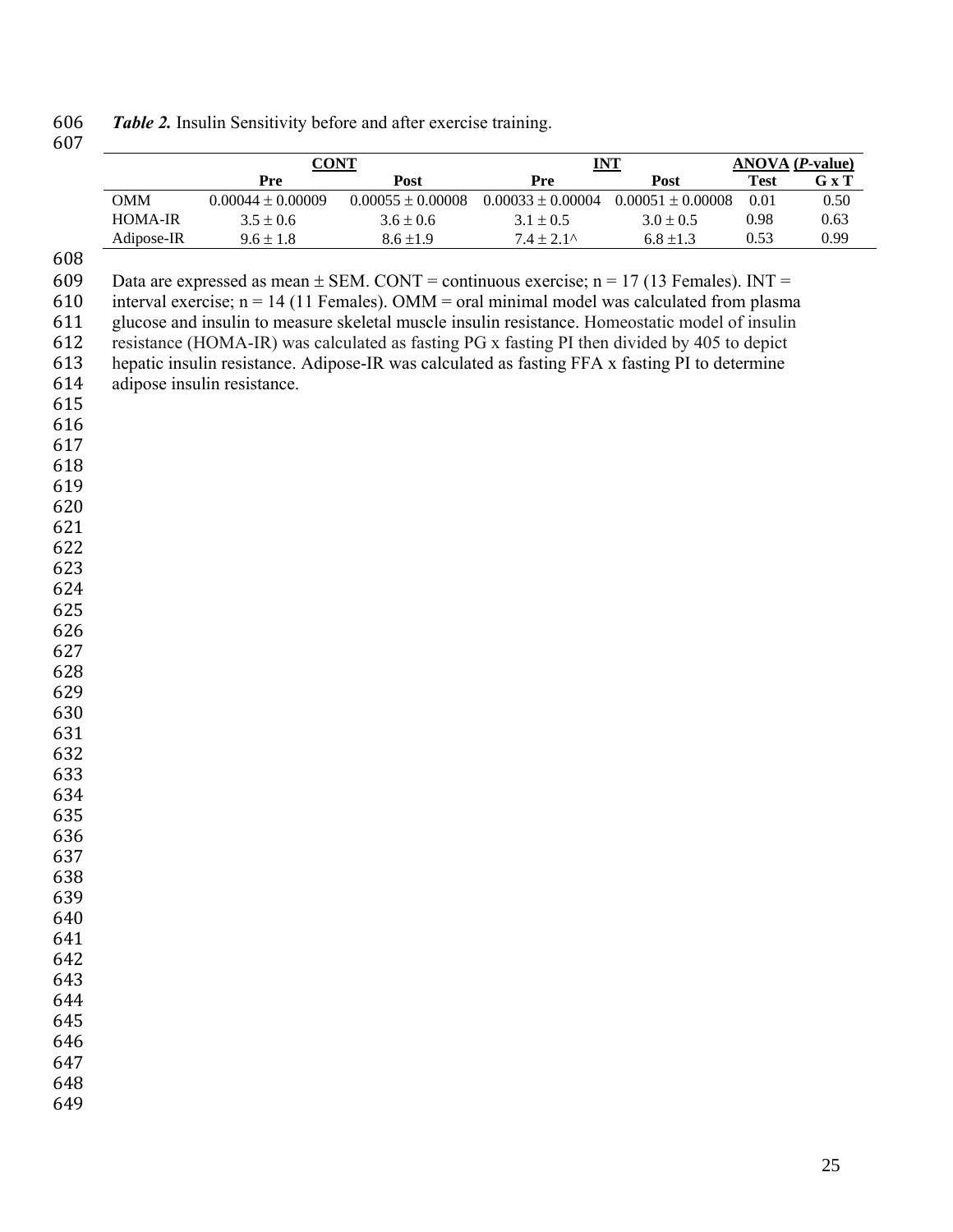#### **FIGURE LEGENDS**

 *Figure 1.* Impact of exercise intensity on circulating glucose during the OGTT. CONT = continuous 652 exercise; n = 17 (13 Females). INT = interval exercise; n = 14 (11 Females). Main effect of Test as well as Time (*P*<0.05) was observed for circulating glucose post-intervention (CONT, A and INT, B). Early phase (C) and total phase (D) glucose tolerance were calculated using total area under the curve (AUC). \*Main effect of Test, *P*<0.05.

 

 *Figure 2.* Effect of exercise intensity on β-cell function adjusted for multi-organ insulin resistance. 659 Data are expressed as mean  $\pm$  SEM. CONT = continuous exercise; n = 17 (13 Females). INT = 660 interval exercise;  $n = 14$  (11 Females), although 1 subject (Female) was removed from CONT and 661 INT, respectively, for hepatic and adipose DI since they were an outlier ( $> 2$  SD from mean). DI = disposition index and was used to characterize pancreatic β-cell function. Skeletal muscle DI was calculated as AUC of ISR/Glucose divided by 1/OMM. Hepatic DI was estimated as AUC of ISR/Glucose divided by HOMA-IR. Adipose DI was determined as AUC of ISR/Glucose divided by Adipose-IR. All β-cell function data were log-transformed for statistical analysis, but are shown here in raw values*.* \*Main effect of Test, *P*<0.05. ^Pre-test group difference, *P*<0.05.

 

*Figure 3.* B-cell Function correlates with Glucose Tolerance. CONT = continuous exercise;  $n = 17$ 671 (13 Females). INT = interval exercise;  $n = 14$  (11 Females). Glucose-stimulated insulin secretion rate (C-peptide deconvolution) AUC was divided by glucose AUC during the OGTT. Early (A; 0-30 min) and total phase (B; 0-120 minute) β-cell function, or disposition index, relative to skeletal muscle was calculated as AUC of ISR-/glucose divided by 1/oral minimal model (OMM). Closed circle = CONT and Open circle = INT.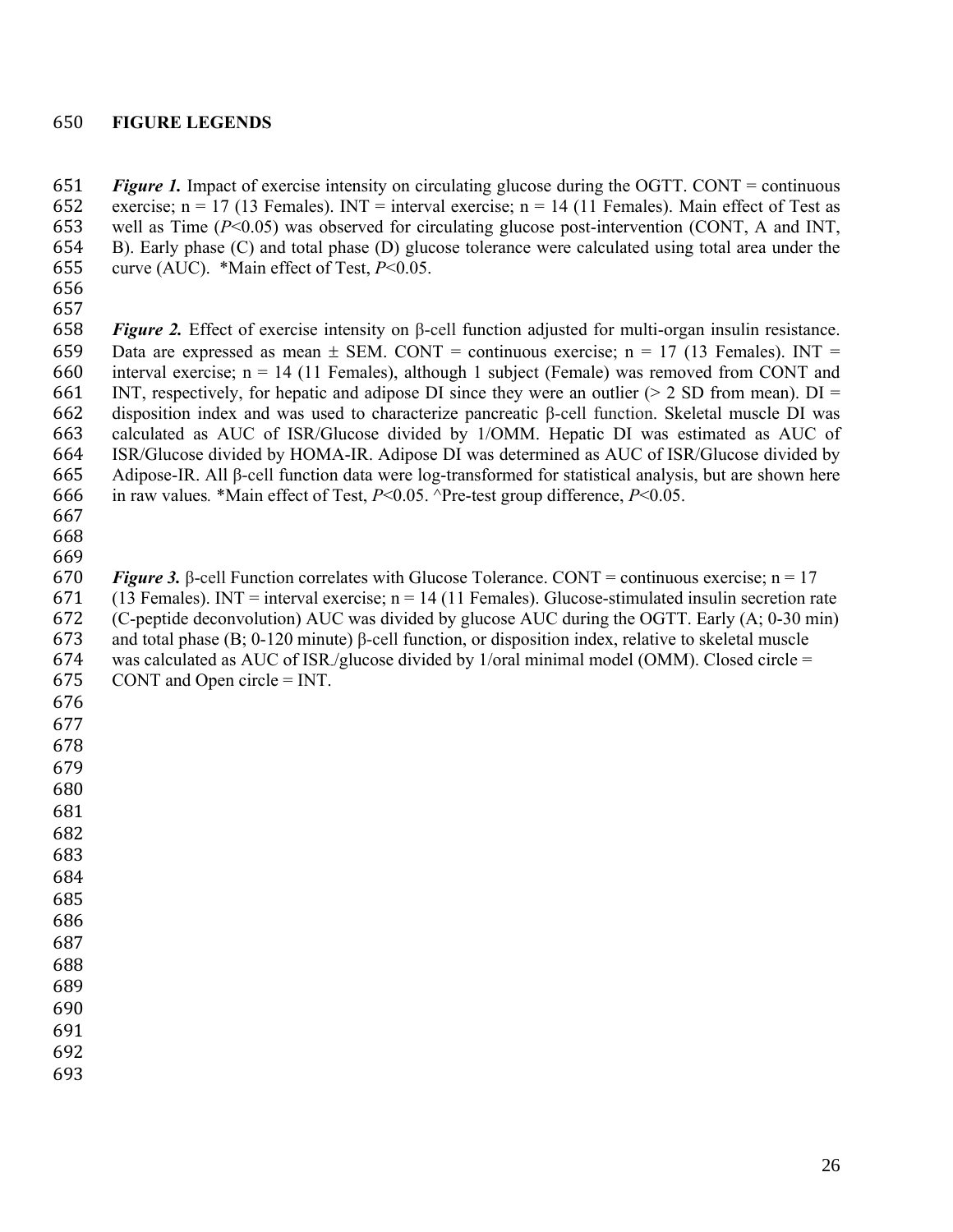



**Figure 1**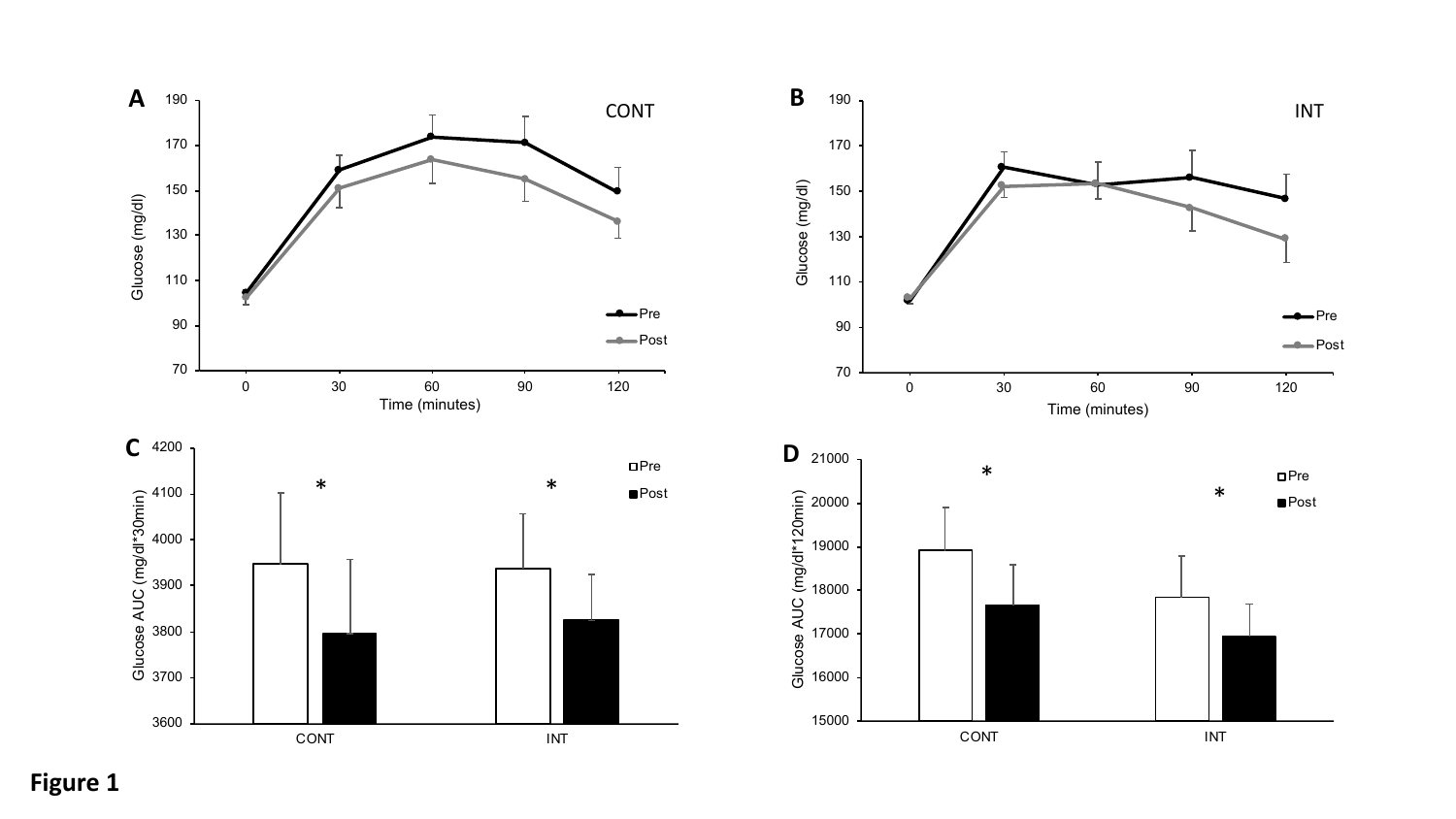